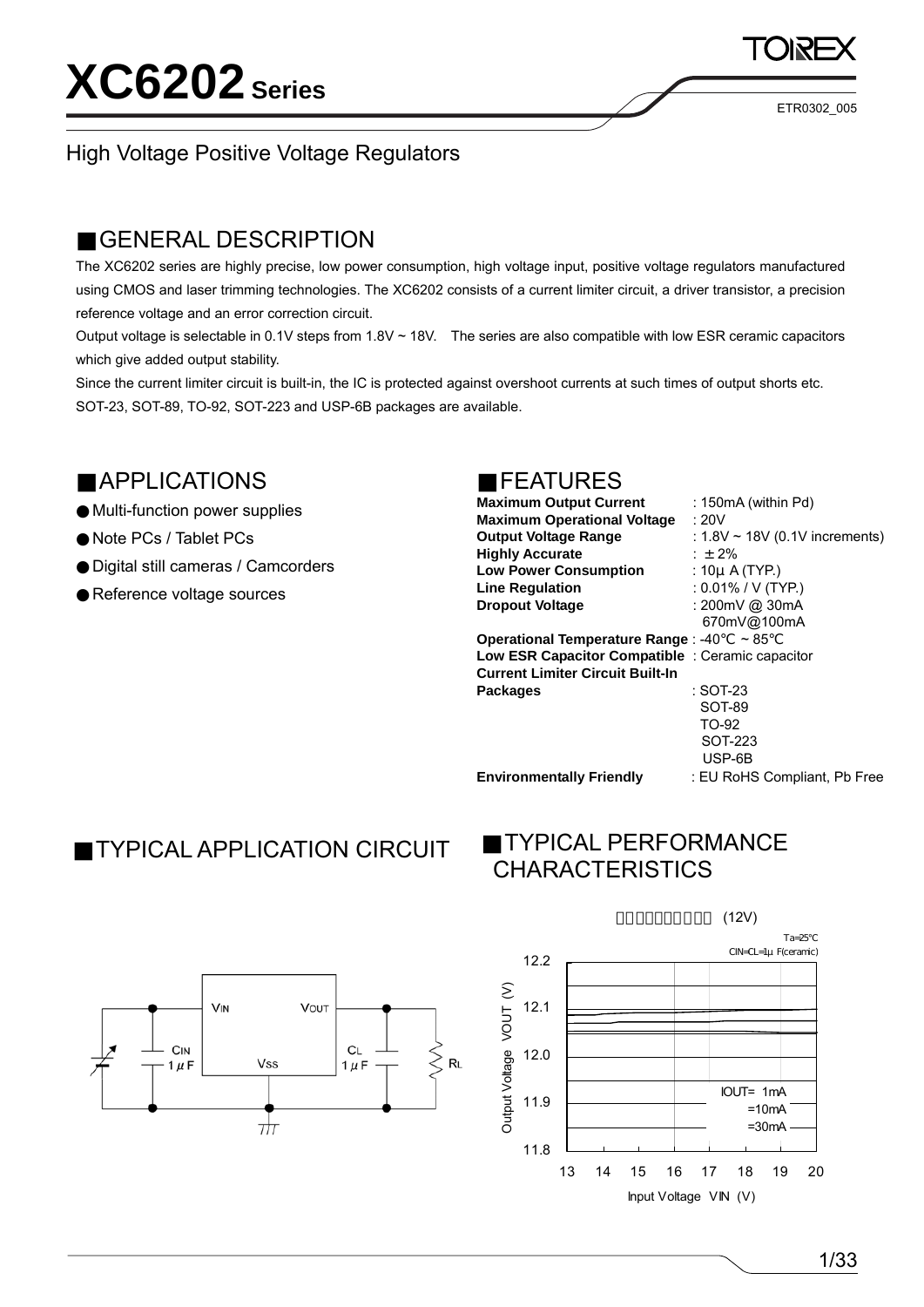### PIN CONFIGURATION



### PIN ASSIGNMENT

|        | <b>PIN NUMBER</b>        |         |                 |                 |  |
|--------|--------------------------|---------|-----------------|-----------------|--|
| SOT-23 | SOT-89/TO-92/<br>SOT-223 | USP-6B  | <b>PIN NAME</b> | <b>FUNCTION</b> |  |
|        |                          |         | <b>VOUT</b>     | Output          |  |
| ີ      |                          | э       | Vss             | Ground          |  |
|        |                          |         | Vin             | Power Input     |  |
|        |                          | 2, 4, 6 | <b>NC</b>       | No connection   |  |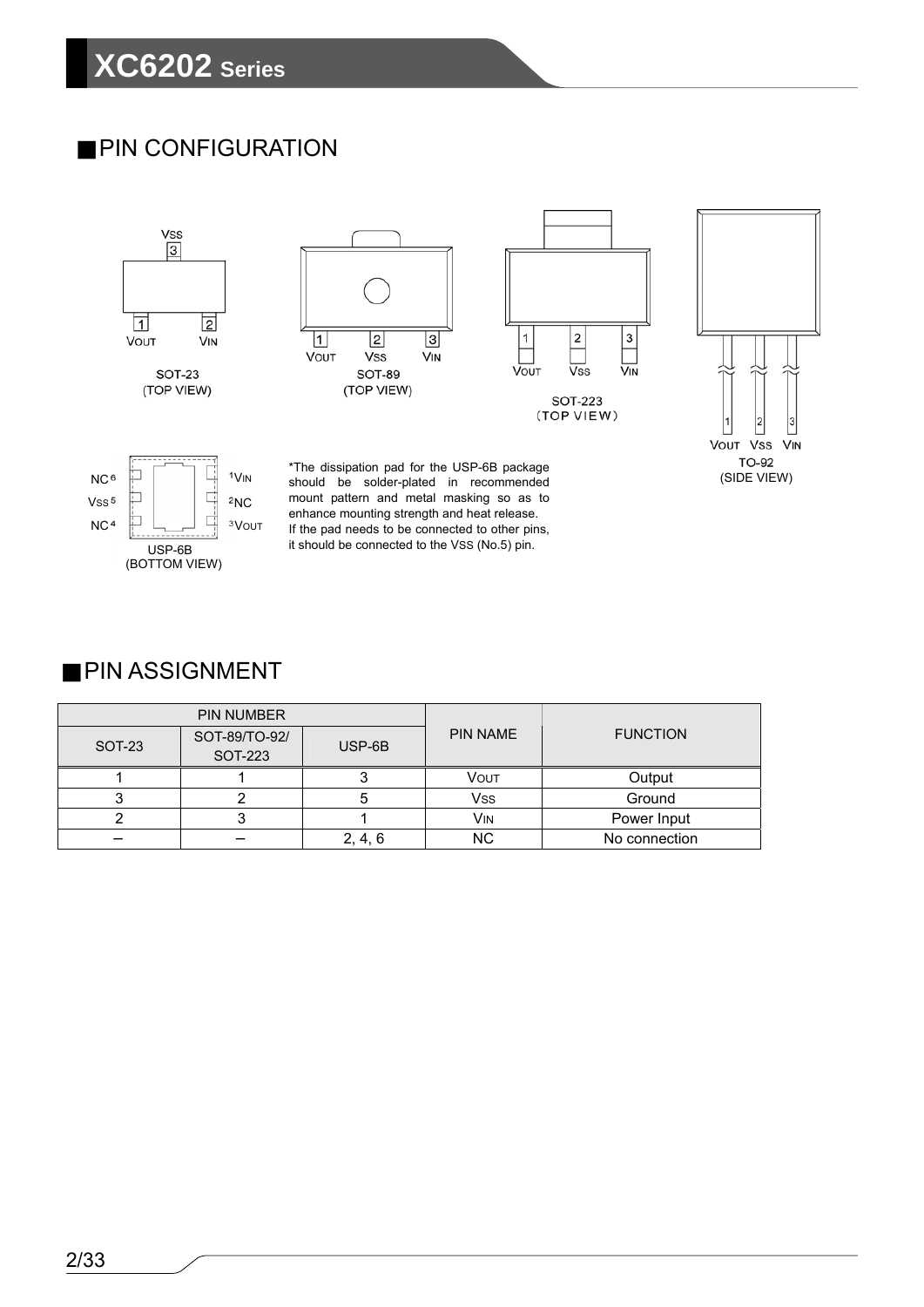## PRODUCT CLASSIFICATION

Ordering Information

 $XCG202P$  -  $(1)$ 

| <b>DESIGNATOR</b> | <b>ITEM</b>    | <b>SYMBOL</b>  | <b>DESCRIPTION</b>                                                                                                                                                                  |
|-------------------|----------------|----------------|-------------------------------------------------------------------------------------------------------------------------------------------------------------------------------------|
|                   | Output Voltage | 18<br>J0       | : For the voltage above 10V, see the example<br>10=A, 11=B 12=C, 13=D, 14=E, 15=F, 16=G, 17=H, 18=J<br>e.g. Vouт= 3.0V<br>:3,<br>:0<br>Vout= 12V<br>:C, 0<br>:F,<br>Vout= 15V<br>:0 |
|                   | Accuracy       | $\overline{2}$ | : $\pm 2\%$                                                                                                                                                                         |
|                   |                | MR.            | : SOT-23 (3,000/Reel)                                                                                                                                                               |
|                   |                | MR-G           | : SOT-23 (3,000/Reel)                                                                                                                                                               |
|                   |                | PR.            | : SOT-89 (1,000/Reel)                                                                                                                                                               |
|                   |                | PR-G           | : SOT-89 (1,000/Reel)                                                                                                                                                               |
|                   |                | TH             | : TO-92 Taping Type: Paper type (2,000/Tape)                                                                                                                                        |
| $(*1)$            | Packages       | TH-G           | : TO-92 Taping Type: Paper type (2,000/Tape)                                                                                                                                        |
|                   | (Order Unit)   | TB             | : TO-92 Taping Type: Bag (500/Bag)                                                                                                                                                  |
|                   |                | TB-G           | : TO-92 Taping Type: Bag (500/Bag)                                                                                                                                                  |
|                   |                | FR.            | : SOT-223 (1,000/Reel)                                                                                                                                                              |
|                   |                | FR-G           | : SOT-223 (1,000/Reel)                                                                                                                                                              |
|                   |                | DR.            | : USP-6B (3,000/Reel)                                                                                                                                                               |
|                   |                | DR-G           | : USP-6B (3,000/Reel)                                                                                                                                                               |

(\*1) The "-G" suffix indicates that the products are Halogen and Antimony free as well as being fully EU RoHS compliant.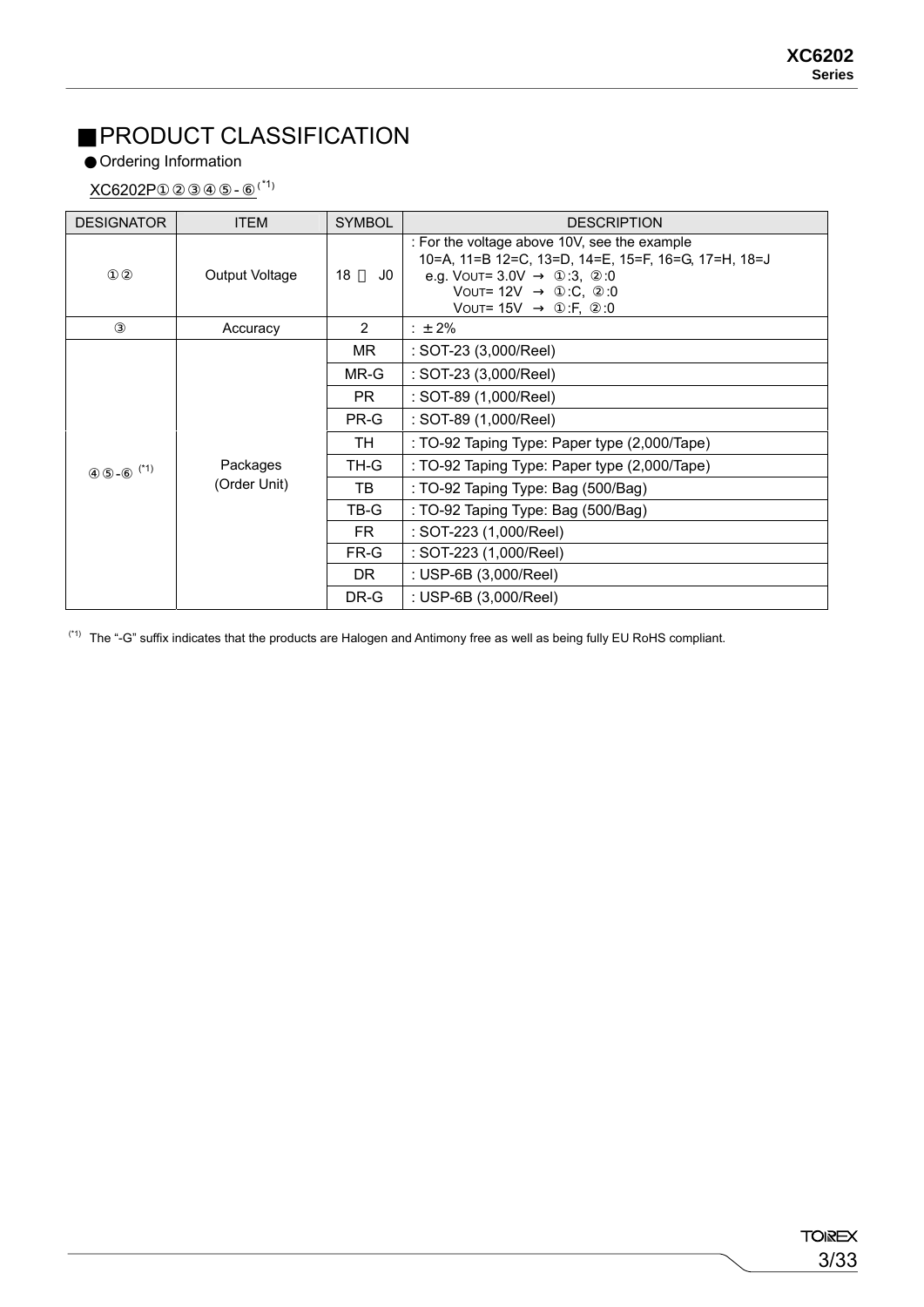BLOCK DIAGRAM



## ABSOLUTE MAXIMUM RATINGS

|                                    |         |               |                           | $Ta = 25$    |
|------------------------------------|---------|---------------|---------------------------|--------------|
| <b>PARAMETER</b>                   |         | <b>SYMBOL</b> | <b>RATINGS</b>            | <b>UNITS</b> |
| Input Voltage                      |         | <b>VIN</b>    | 22.0                      | v            |
| <b>Output Current</b>              |         | <b>IOUT</b>   | 500                       | mA           |
| Output Voltage                     |         | VOUT          | $Vss-0.3 \sim V_{IN}+0.3$ | v            |
|                                    | SOT-23  |               | 250                       |              |
| Power                              | SOT-89  |               | 500                       |              |
| Dissipation                        | TO-92   | Pd            | 300                       | mW           |
|                                    | USP-6B  |               | 120                       |              |
|                                    | SOT-223 |               | $1,200*$                  |              |
| <b>Operating Temperature Range</b> |         | Topr          | $+85$<br>$-40$            |              |
| Storage Temperature Range          |         | Tstg          | $+125$<br>-55             |              |

\* Circuits board mounting: Double-sided board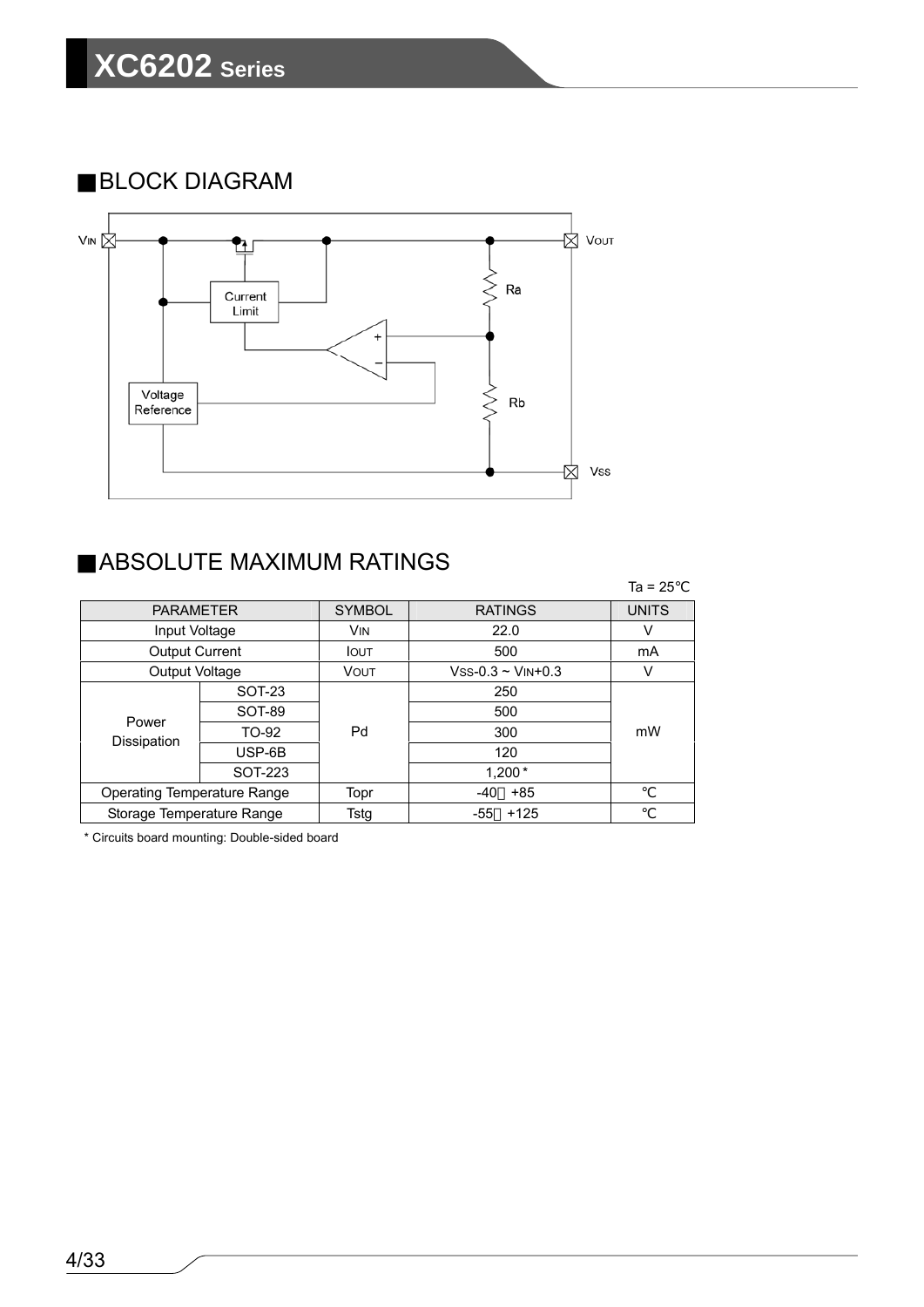Ta=25

### ELECTRICAL CHARACTERISTICS

| VOUT(T)= $1.8V$ <sup>(*1)</sup><br>XC6202P182 |                                    |                                                         |       |       |                          |                | Ta=25                    |
|-----------------------------------------------|------------------------------------|---------------------------------------------------------|-------|-------|--------------------------|----------------|--------------------------|
| <b>PARAMETER</b>                              | <b>SYMBOL</b>                      | <b>CONDITIONS</b>                                       | MIN.  | TYP.  | MAX.                     | <b>UNITS</b>   | <b>CIRCUIT</b>           |
| Output Voltage                                | $VOUT(E)^{(*2)}$                   | $VIN = 2.8V$<br>IOUT=30mA                               | 1.764 | 1.800 | 1.836                    | $\vee$         |                          |
| Maximum Output Current                        | <b>IOUTmax</b>                     | $VIN = 2.8V$<br>$V$ OUT $(E) \times 0.9$<br>VOUT        | 60    |       |                          | mA             |                          |
| Load Regulation                               | <b>VOUT</b>                        | $VIN = 2.8V$<br>IOUT 60mA<br>1mA                        |       | 10    | 80                       | mV             |                          |
| Dropout Voltage <sup>(*3)</sup>               | Vdif1                              | IOUT=30mA                                               |       | 340   | 470                      | mV             |                          |
|                                               | Vdif <sub>2</sub>                  | IOUT=100mA                                              | -     | 1000  | 1500                     |                |                          |
| <b>Supply Current</b>                         | lss                                | $V$ IN= $2.8V$                                          |       | 10    | 24                       | $\mu$ A        |                          |
| Line Regulation                               | <b>VOUT</b><br>VOUT)<br><b>VIN</b> | $I$ <sub>OUT</sub> $=1$ m $A$<br><b>VIN 20V</b><br>2.8V |       | 0.01  | 0.20                     | $\overline{N}$ |                          |
| Input Voltage                                 | <b>VIN</b>                         |                                                         |       |       | 20                       | V              | $\overline{\phantom{a}}$ |
| Output Voltage                                | VOUT                               | IOUT=30mA                                               |       | ± 100 | $\overline{\phantom{a}}$ | ppm/           |                          |
| Temperature Characteristics                   | Та<br>VOUT)                        | Ta 85<br>$-40$                                          |       |       |                          |                |                          |
| <b>Short-circuit Current</b>                  | Ishort                             | $VIN = 3.8V$                                            |       | 40    | -                        | mA             |                          |

### XC6202P332 VOUT(T)=3.3V (\*1)

PARAMETER | SYMBOL | CONDITIONS | MIN. | TYP. | MAX. | UNITS | CIRCUIT Output Voltage  $V = V \cdot V = 4.3V$  $\begin{array}{|c|c|c|c|c|c|c|c|} \hline \text{VIN} =4.3 \text{V} & 3.234 & 3.300 & 3.366 & V \\ \hline \text{IOUT=30mA} & 3.234 & 3.300 & 3.366 & V \end{array}$ Maximum Output Current | IOUTmax  $VIN = 4.3V$ VIN-4.3V  $\begin{array}{|c|c|c|c|c|c|c|c|c|} \hline \text{VOUT VOUT(E)} \times 0.9 & 150 & - & - & \end{array}$  - MA Load Regulation | VOUT VIN=4.3V  $1 \text{ mA}$   $1 \text{ OUT}$   $100 \text{ mA}$   $25$   $90$   $\text{ mV}$ Propout Voltage<sup>(\*3)</sup> Vdif1 1 IOUT=30mA - 200 280 Iout=100mA mV Supply Current ISS VIN=4.3V - 10 24 μA Line Regulation  $\Bigg| \begin{array}{c} \sqrt{\text{OUT}} \\ \sqrt{\text{V}} \end{array}$ VOUT) IOUT=1mA  $4.3V$  Vin 20V  $\begin{array}{|c|c|c|c|c|c|c|c|} \hline 1.3V & Vin & 20V & - & 0.01 & 0.20 & \mathcal{N} \ \hline \end{array}$ Input Voltage VIN - - 20 V - Output Voltage Temperature Characteristics **VOUT** (Ta Vout) IOUT=30mA  $-40$  Ta 85  $\vert$  -  $\vert$  ± 100  $\vert$  -  $\vert$  ppm/ Short-circuit Current | Ishort | VIN=5.3V | - | 40 | - | mA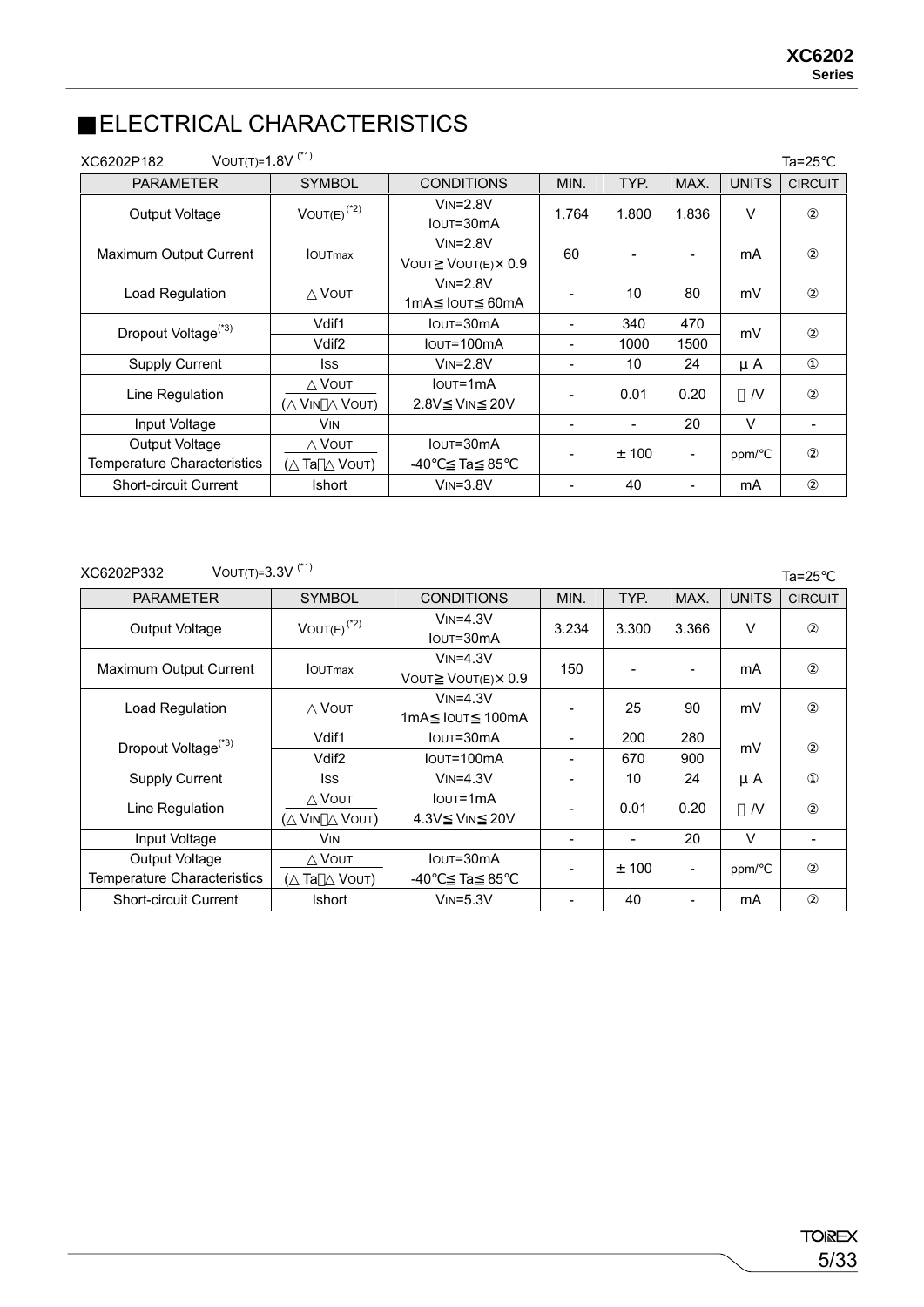## ELECTRICAL CHARACTERISTICS (Continued)

| VOUT(T)= $5.0V$ <sup>(*1)</sup><br>XC6202P502 |                             |                                                           |                |       |                |                | $Ta=25$        |
|-----------------------------------------------|-----------------------------|-----------------------------------------------------------|----------------|-------|----------------|----------------|----------------|
| <b>PARAMETER</b>                              | <b>SYMBOL</b>               | <b>CONDITIONS</b>                                         | MIN.           | TYP.  | MAX.           | <b>UNITS</b>   | <b>CIRCUIT</b> |
| Output Voltage                                | $VOUT(E)^{(*2)}$            | $VIN = 6V$<br>IOUT=30mA                                   | 4.900          | 5.000 | 5100           | V              |                |
| Maximum Output Current                        | <b>IOUTmax</b>              | $V$ <sub>IN</sub> =6V<br>$V$ OUT $(E) \times 0.9$<br>VOUT | 200            |       | $\blacksquare$ | mA             |                |
| Load Regulation                               | <b>VOUT</b>                 | $V$ <sub>IN</sub> = $6V$<br>100mA<br>1mA<br><b>I</b> OUT  |                | 30    | 100            | mV             |                |
| Dropout Voltage <sup>(*3)</sup>               | Vdif1                       | IOUT=30mA                                                 | $\blacksquare$ | 130   | 190            | mV             |                |
|                                               | Vdif <sub>2</sub>           | IOUT=100mA                                                |                | 440   | 550            |                |                |
| <b>Supply Current</b>                         | lss                         | $VIN = 6V$                                                |                | 10    | 24             | $\mu$ A        |                |
| Line Regulation                               | VOUT<br>VOUT)<br><b>VIN</b> | $I$ <sub>OUT</sub> =1 $mA$<br>6V<br><b>VIN 20V</b>        |                | 0.01  | 0.20           | $\overline{N}$ |                |
| Input Voltage                                 | <b>VIN</b>                  |                                                           | $\blacksquare$ |       | 20             | V              |                |
| Output Voltage<br>Temperature Characteristics | VOUT<br>Та<br>VOUT)         | IOUT=30mA<br>-40<br>Ta 85                                 |                | ± 100 | $\blacksquare$ | ppm/           |                |
| <b>Short-circuit Current</b>                  | <b>Ishort</b>               | $VIN = 7V$                                                |                | 40    | -              | mA             |                |

### $XC6202PC02$  VOUT(T)=12V <sup>(\*1)</sup> Ta=25

| <b>PARAMETER</b>                              | <b>SYMBOL</b>               | <b>CONDITIONS</b>                                     | MIN.                     | TYP.   | MAX.                         | <b>UNITS</b> | <b>CIRCUIT</b> |
|-----------------------------------------------|-----------------------------|-------------------------------------------------------|--------------------------|--------|------------------------------|--------------|----------------|
| <b>Output Voltage</b>                         | $VOUT(E)$ <sup>(*2)</sup>   | $VIN = 13V$<br>IOUT=30mA                              | 11.760                   | 12.000 | 12.240                       | V            |                |
| Maximum Output Current                        | <b>IOUTmax</b>              | $VIN = 13V$<br>$V$ OUT(E) $\times$ 0.9<br><b>VOUT</b> | 200                      |        |                              | mA           |                |
| Load Regulation                               | <b>VOUT</b>                 | $V_{IN} = 13V$<br>100mA<br>1mA<br>lout                |                          | 60     | 230                          | mV           |                |
| Dropout Voltage <sup>(*3)</sup>               | Vdif1                       | $I$ OUT= $30$ m $A$                                   | $\overline{\phantom{0}}$ | 90     | 150                          | mV           |                |
|                                               | Vdif <sub>2</sub>           | IOUT=100mA                                            | -                        | 290    | 380                          |              |                |
| <b>Supply Current</b>                         | lss                         | $VIN = 13V$                                           | -                        | 12     | 28                           | $\mu$ A      |                |
| Line Regulation                               | Vout<br>VOUT)<br><b>VIN</b> | <b>IOUT=1mA</b><br><b>VIN 20V</b><br>13V              |                          | 0.01   | 0.20                         | N.           |                |
| Input Voltage                                 | <b>VIN</b>                  |                                                       | $\overline{\phantom{a}}$ |        | 20                           | V            |                |
| Output Voltage<br>Temperature Characteristics | VOUT<br>VOUT)<br>Та         | IOUT=30mA<br>Ta 85<br>-40                             | $\overline{\phantom{a}}$ | ± 100  | -                            | ppm/         |                |
| <b>Short-circuit Current</b>                  | Ishort                      | $VIN = 14V$                                           | -                        | 40     | $\qquad \qquad \blacksquare$ | mA           |                |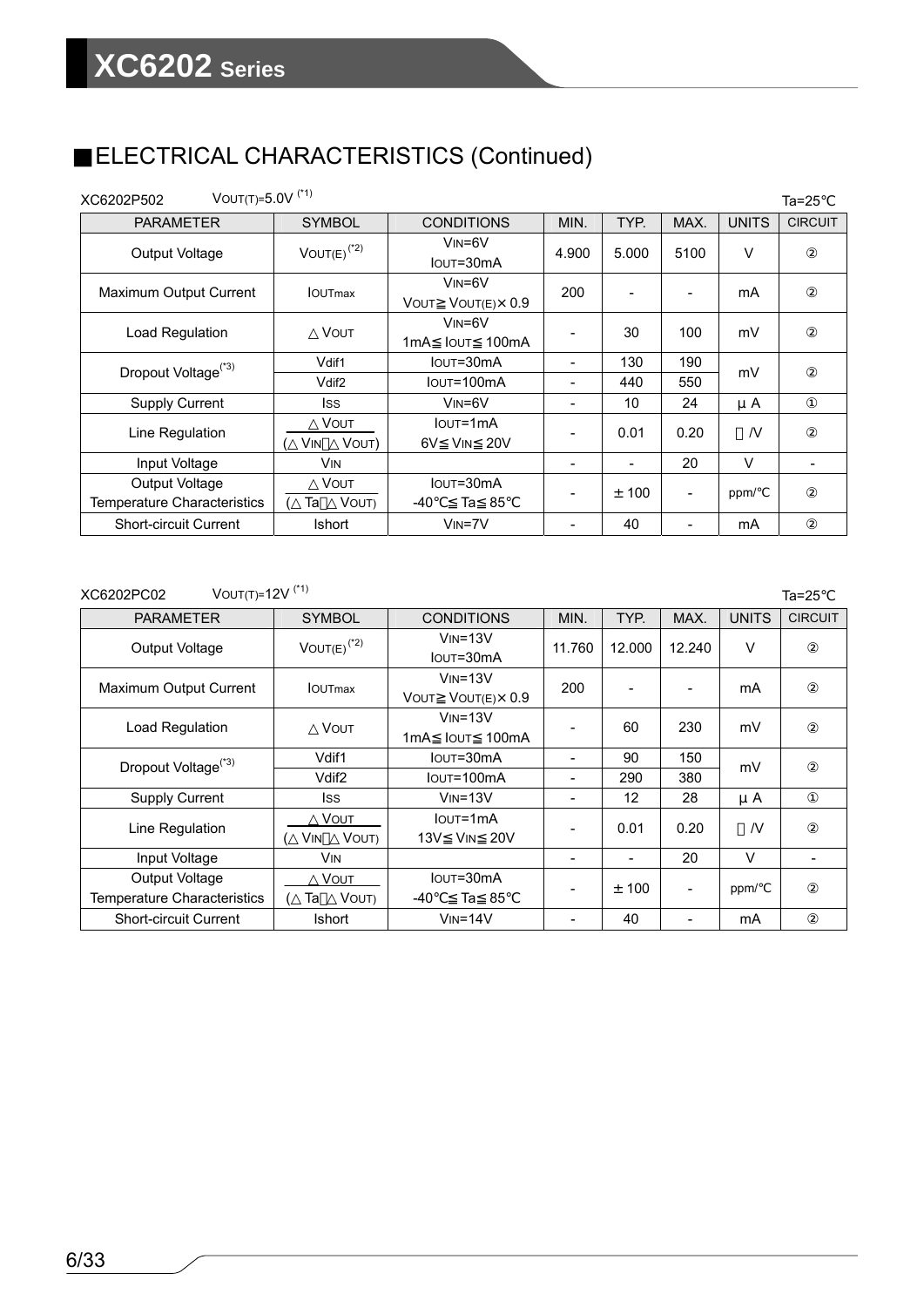## ELECTRICAL CHARACTERISTICS (Continued)

| VOUT(T)= $18V$ <sup>(*1)</sup><br>XC6202PJ02  |                                    |                                                         |                          |        |                          |                | $Ta=25$        |
|-----------------------------------------------|------------------------------------|---------------------------------------------------------|--------------------------|--------|--------------------------|----------------|----------------|
| <b>PARAMETER</b>                              | <b>SYMBOL</b>                      | <b>CONDITIONS</b>                                       | MIN.                     | TYP.   | MAX.                     | <b>UNITS</b>   | <b>CIRCUIT</b> |
| Output Voltage                                | $VOUT(E)^{(*2)}$                   | $V_{IN} = 19V$<br>IOUT=30mA                             | 17.640                   | 18.000 | 18.360                   | V              |                |
| Maximum Output Current                        | <b>IOUTmax</b>                     | $V_{IN} = 19V$<br>$V$ OUT $(E) \times 0.9$<br>VOUT      | 200                      |        | $\overline{\phantom{0}}$ | mA             |                |
| Load Regulation                               | <b>VOUT</b>                        | $VIN = 19V$<br>100 <sub>m</sub> A<br>1mA<br><b>IOUT</b> |                          | 120    | 380                      | mV             |                |
| Dropout Voltage <sup>(*3)</sup>               | Vdif1                              | IOUT=30mA                                               |                          | 80     | 150                      | mV             |                |
|                                               | Vdif <sub>2</sub>                  | Iout=100mA                                              | -                        | 280    | 380                      |                |                |
| <b>Supply Current</b>                         | Iss                                | $V_{IN} = 19V$                                          | -                        | 15     | 30                       | $\mu$ A        |                |
| Line Regulation                               | <b>VOUT</b><br>VOUT)<br><b>VIN</b> | $I$ <sub>OU</sub> $T = 1$ mA<br>19V<br><b>VIN 20V</b>   | -                        | 0.01   | 0.20                     | $\overline{N}$ |                |
| Input Voltage                                 | <b>VIN</b>                         |                                                         | ۰                        |        | 20                       | $\vee$         |                |
| Output Voltage<br>Temperature Characteristics | VOUT<br>VOUT)<br>Та                | IOUT=30mA<br>Ta 85<br>-40                               | $\overline{\phantom{a}}$ | ± 100  | ÷                        | ppm/           |                |
| <b>Short-circuit Current</b>                  | <b>Ishort</b>                      | $VIN = 20V$                                             |                          | 40     |                          | mA             |                |

\*1. VOUT(T) = Specified output voltage.

\*2. Vout(E) = Effective output voltage (i.e. the output voltage when "Vout(T)+1.0V" is provided at the VIN pin while maintaining

certain Iout value).<br>\*3. Vdif = {Vin1<sup>{\*5}</sup>-Vout1<sup>{\*4}</sup>}

\*4. VOUT1 = A voltage equal to 98% of the output voltage when "VOUT(T) + 1.0V" is input.

\*5. VIN1 = The input voltage when VOUT1 is output following a gradual decrease in the input voltage.

### TEST CIRCUITS

CIRCUIT



### CIRCUIT

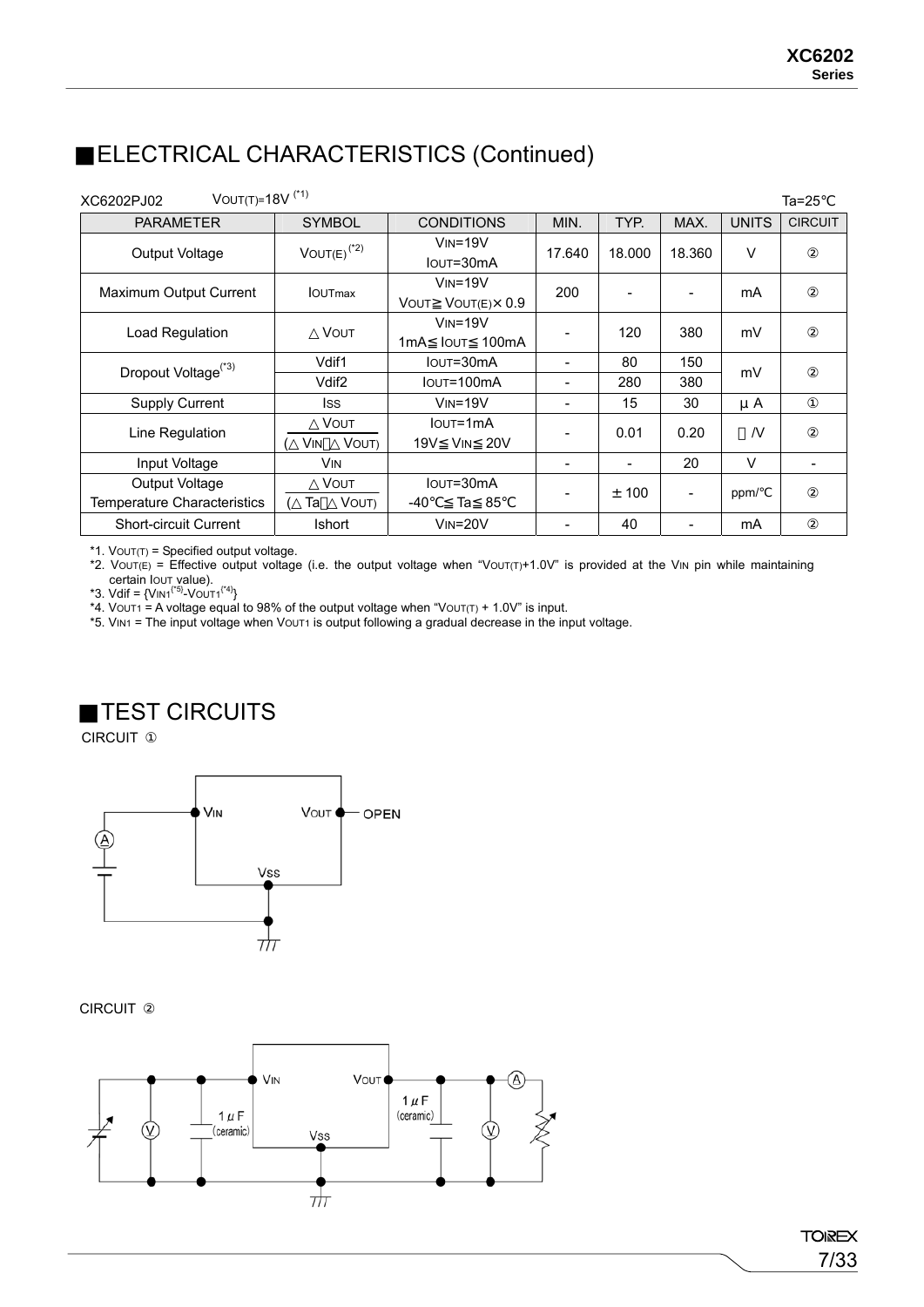### TYPICAL PERFORMANCE CHARACTERISTICS

XC6202P182

(1) Output Voltage vs. Output Current













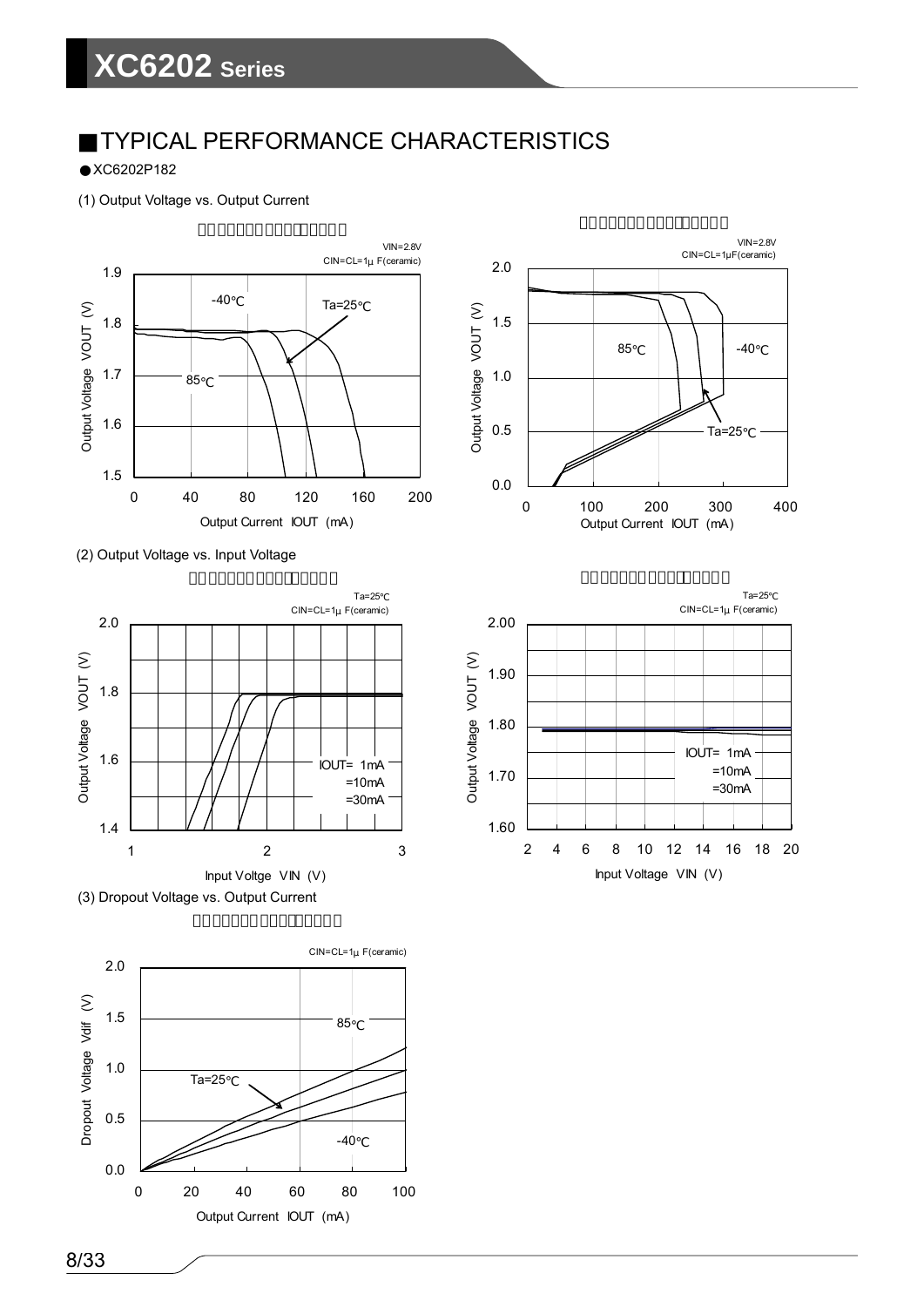XC6202P182 (Continued)

(4) Supply Current vs. Input Voltage







### (5) Output Voltage vs. Ambient Temperature (6) Supply Current vs. Ambient Temperature

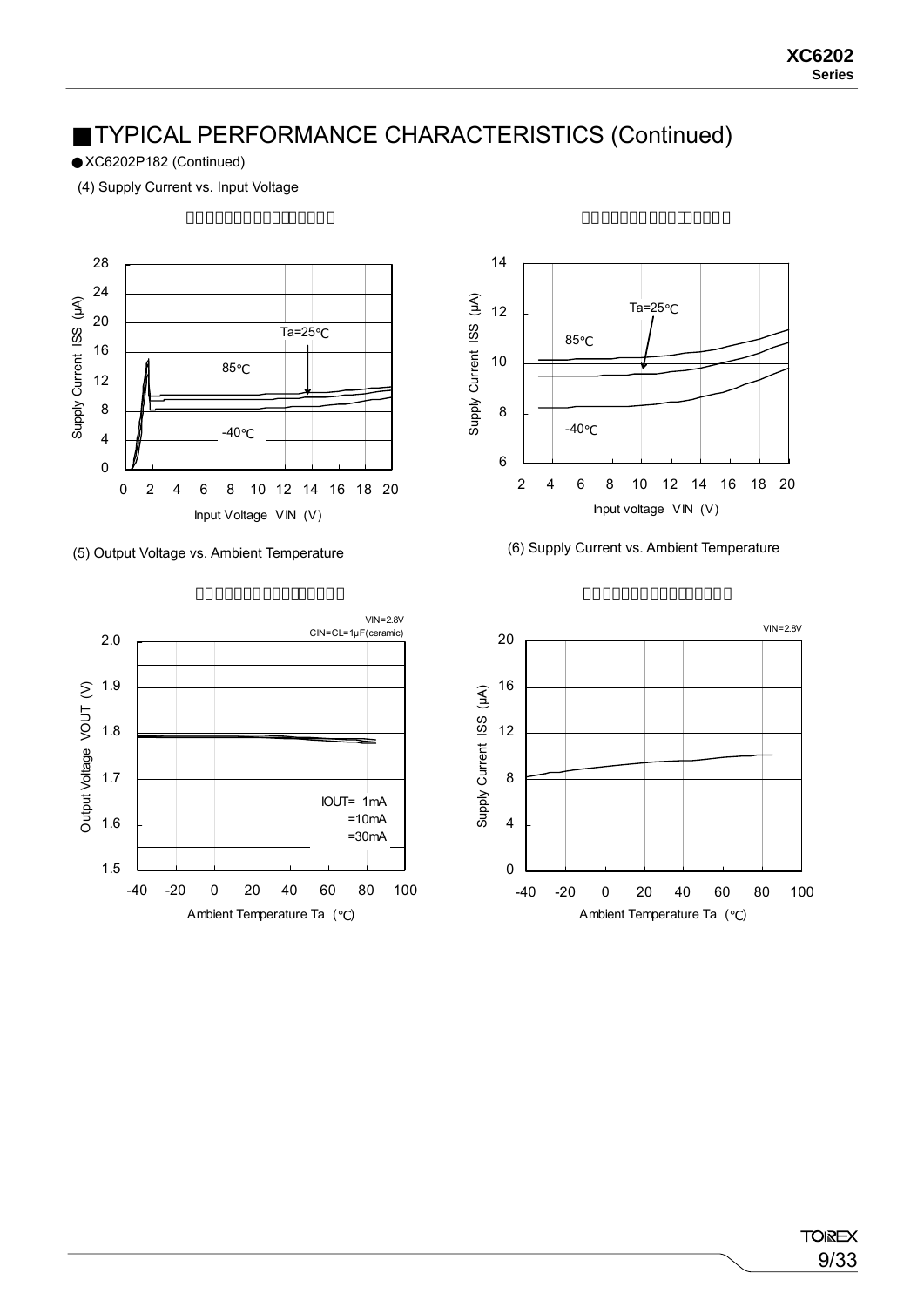XC6202P182 (Continued)

### (7) Input Transient Response 1



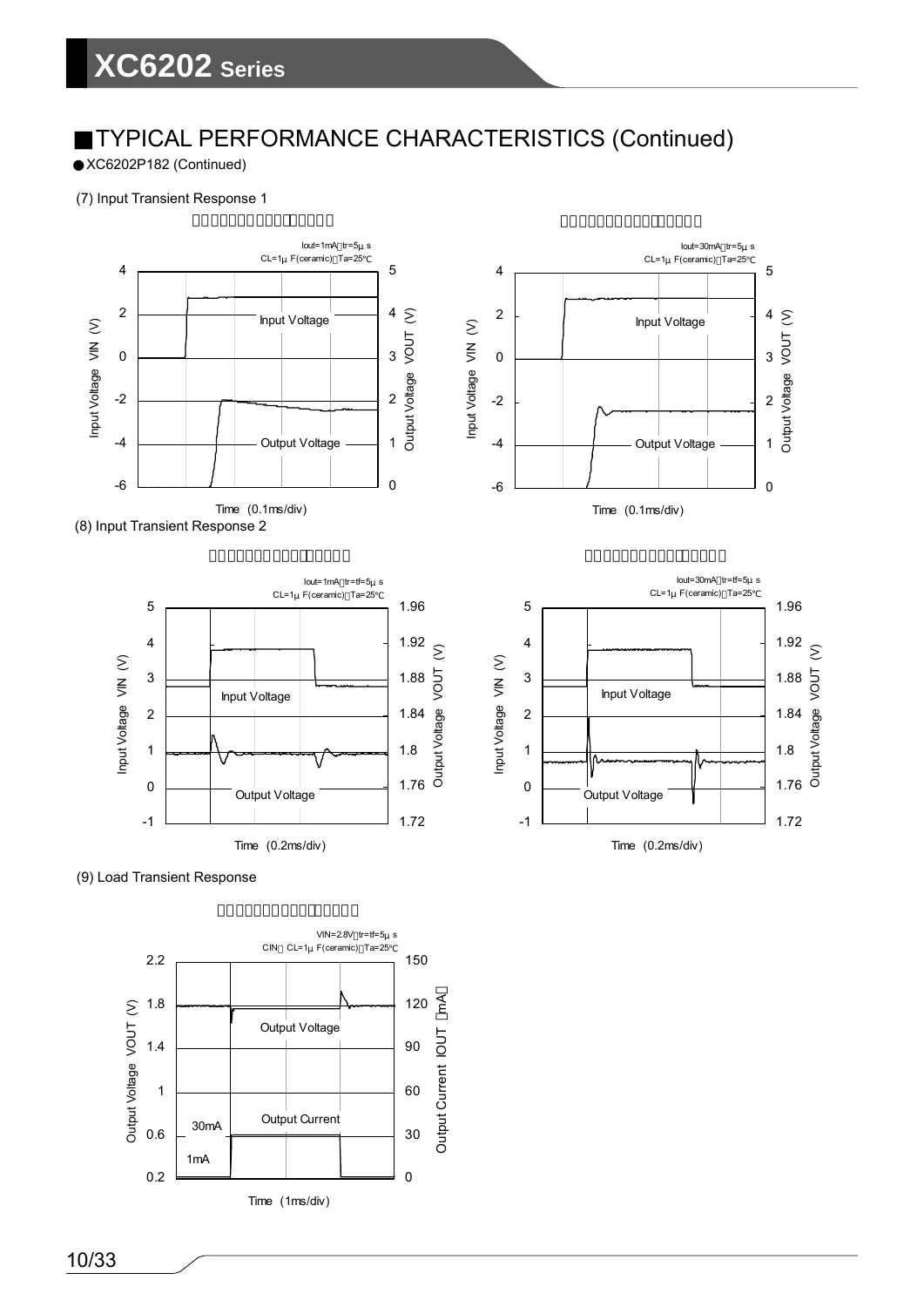XC6202P182 (Continued)

### (10) Ripple Rejection Rate





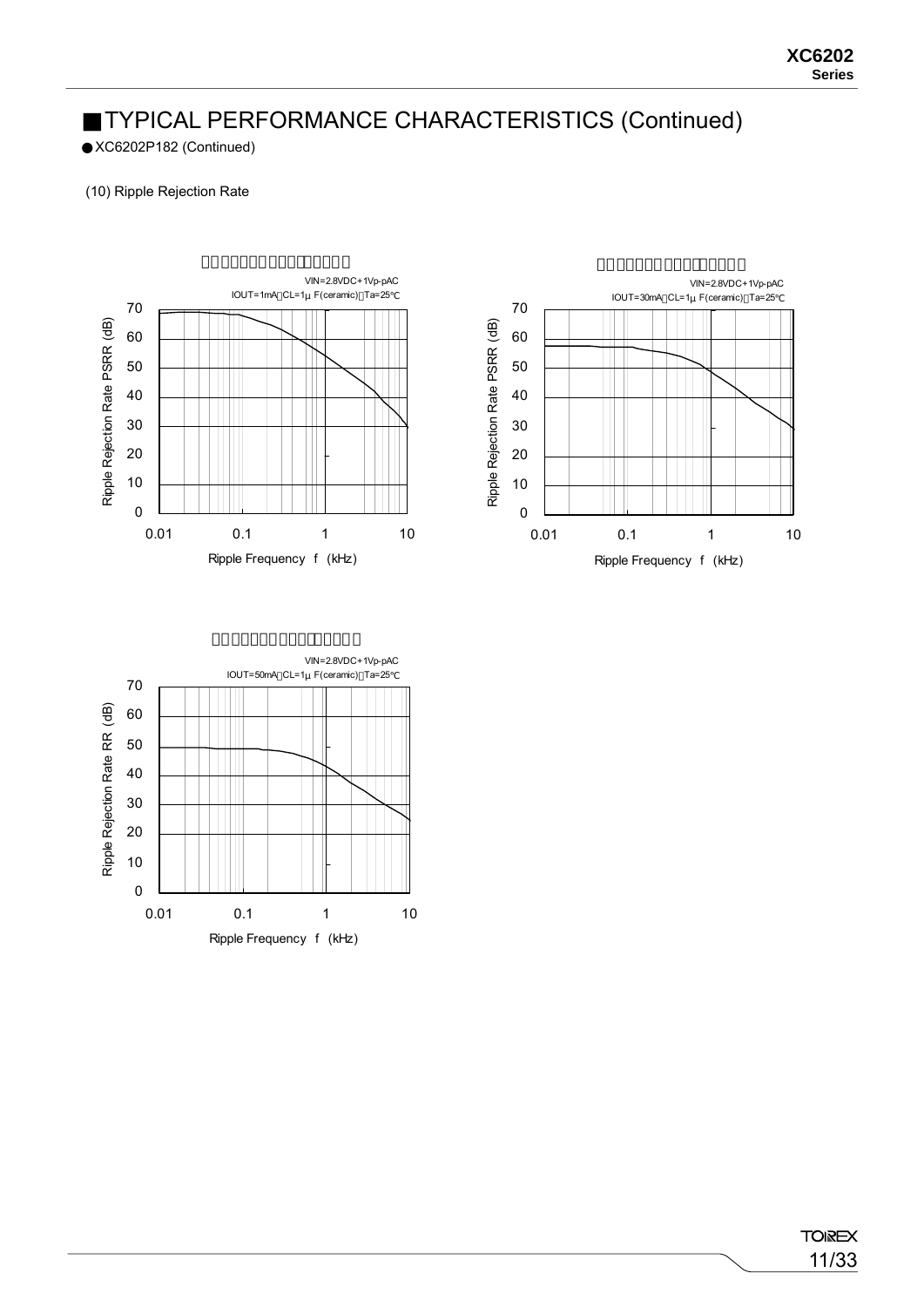XC6202P332

### (1) Output Voltage vs. Output Current





(2) Output Voltage vs. Input Voltage





(3) Dropout Voltage vs. Output Current

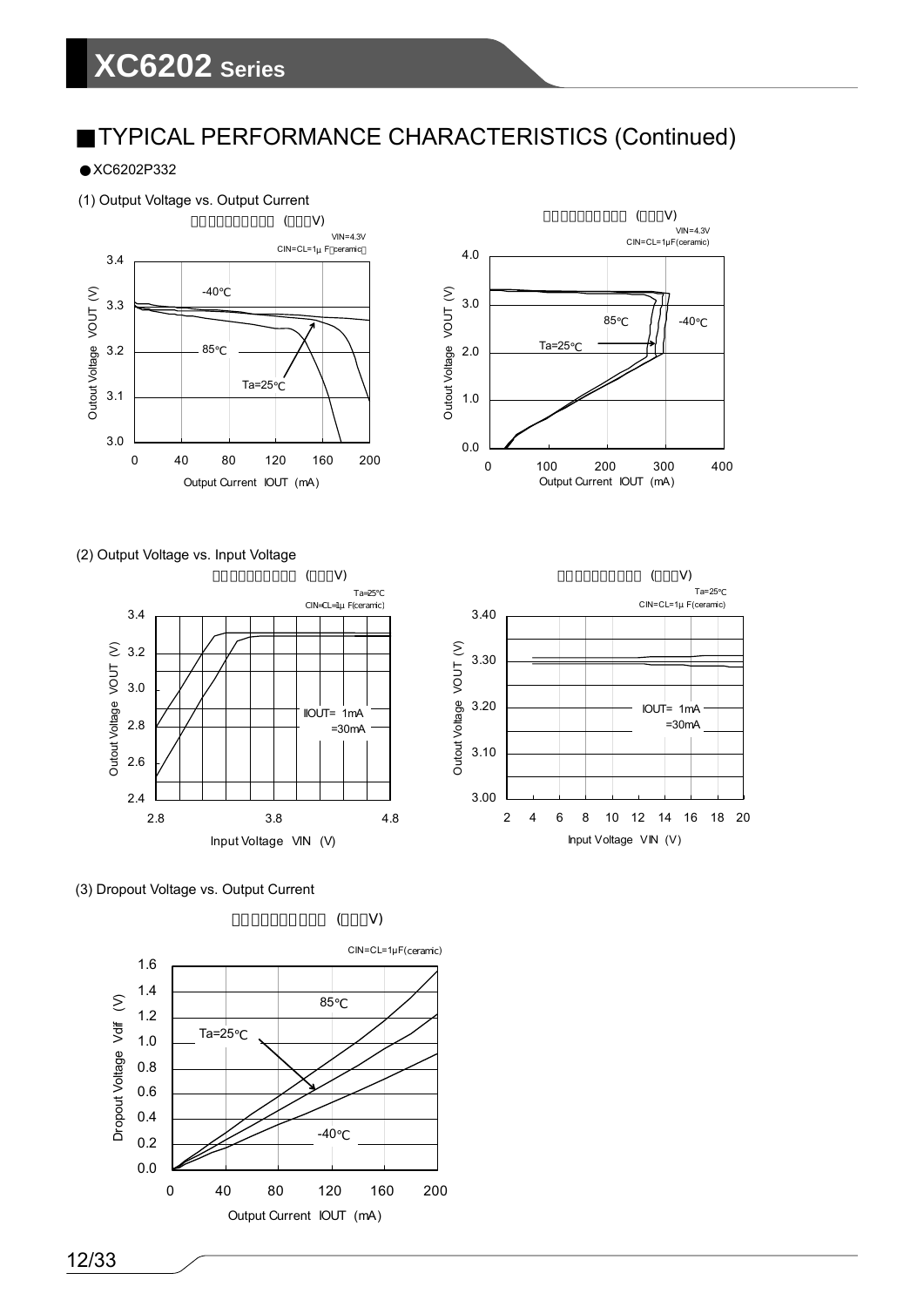XC6202P332 (Continued)

(4) Supply Current vs. Input Voltage













**TOIREX** 13/33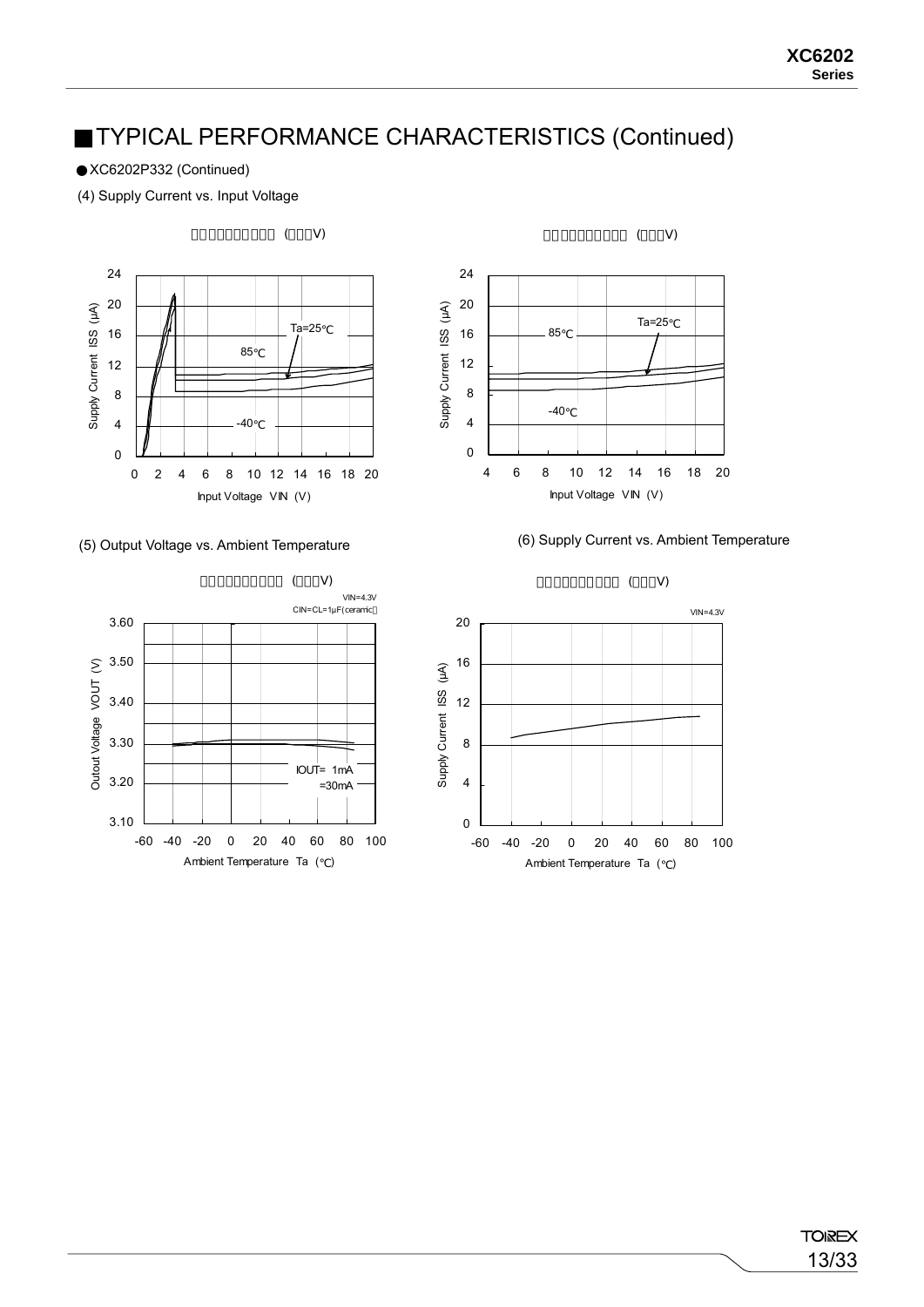## **XC6202 Series**

### TYPICAL PERFORMANCE CHARACTERISTICS (Continued)

XC6202P332 (Continued)

### (7) Input Transient Response 1







(9) Load Transient Response



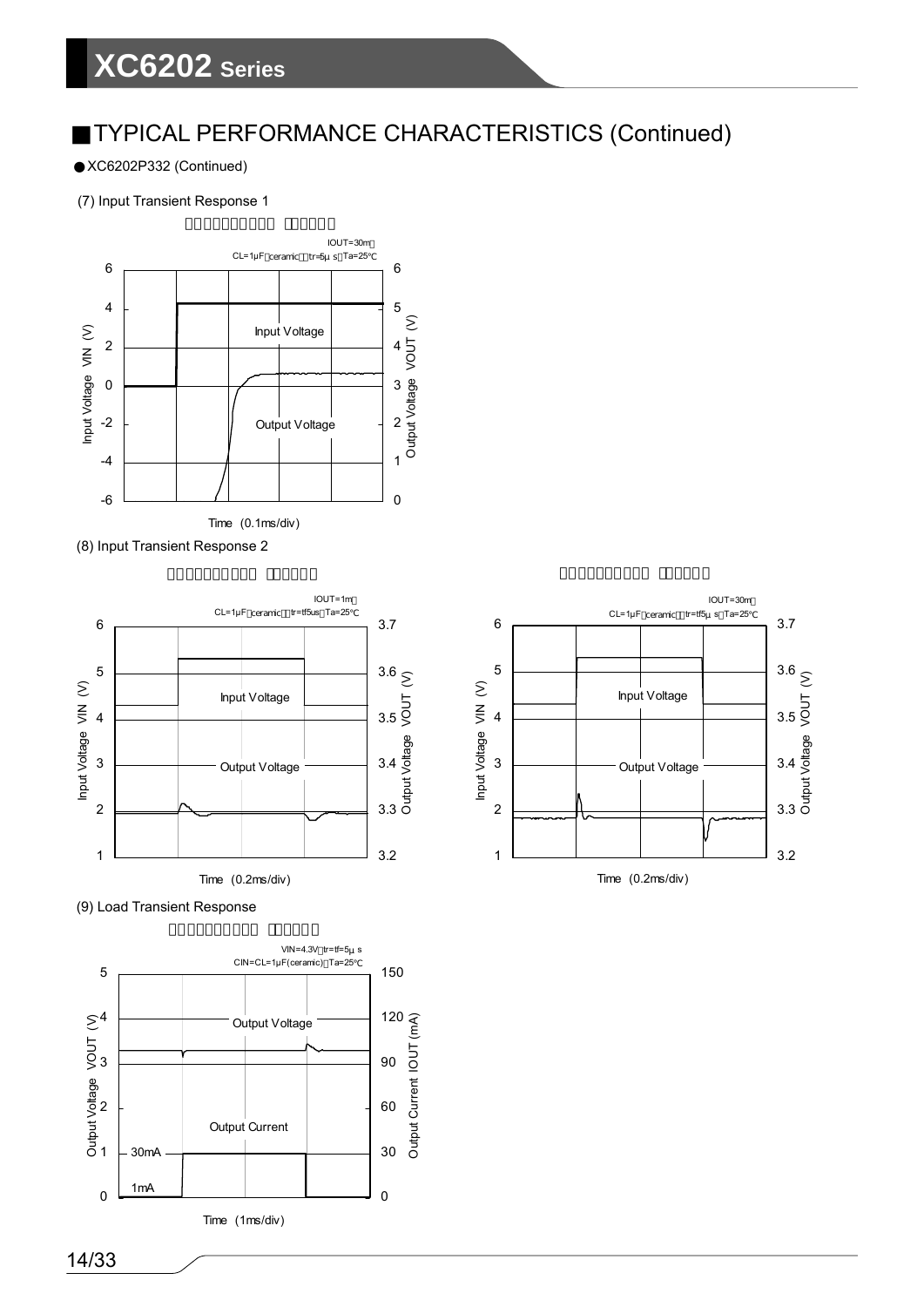XC6202P332 (Continued)

(10) Ripple Rejection Rate











**TOIREX** 15/33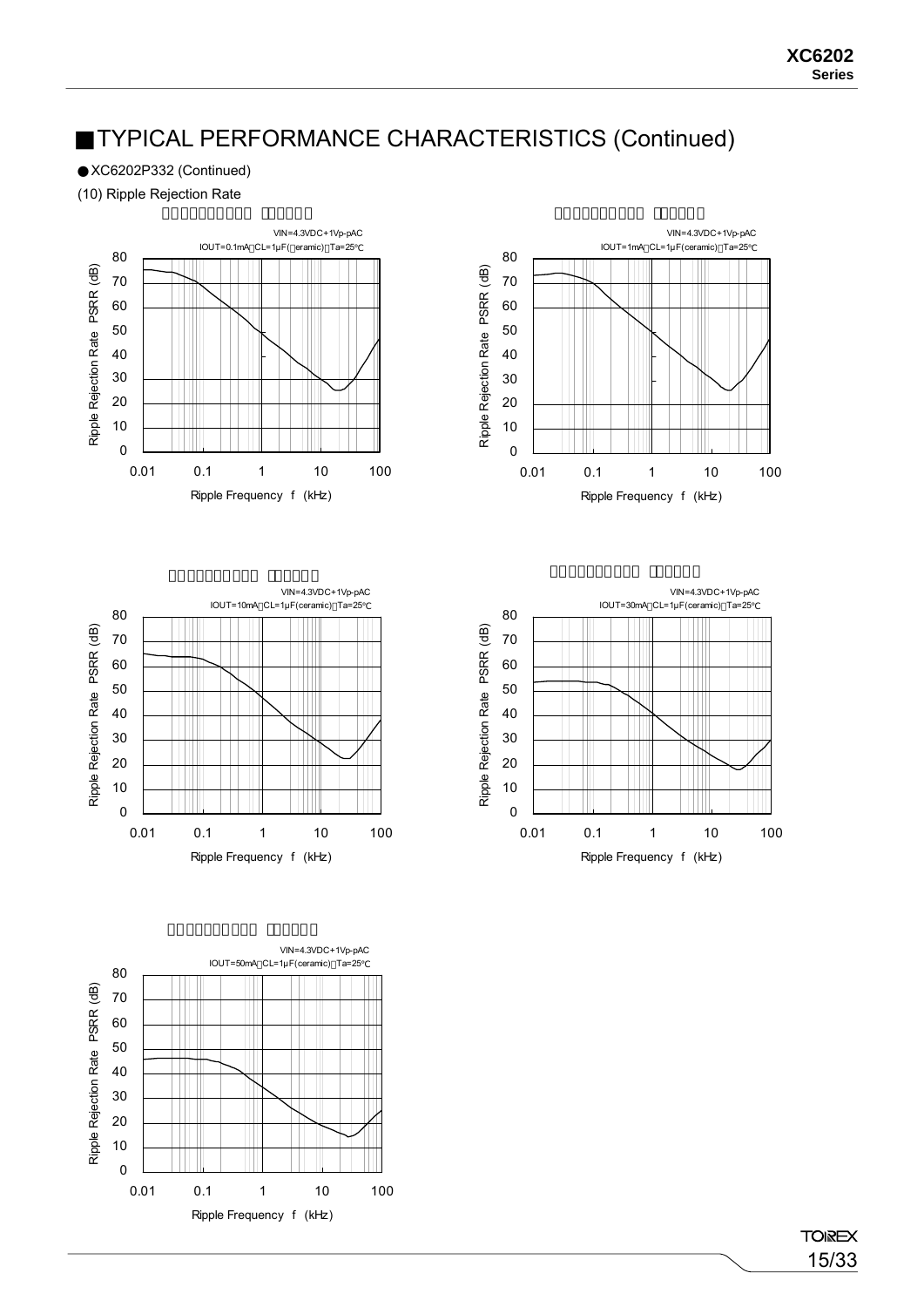# **XC6202 Series**

### TYPICAL PERFORMANCE CHARACTERISTICS (Continued)

2

3

4

5

6

XC6202P502

(1) Output Voltage vs. Output Current



(2) Output Voltage vs. Input Voltage





6 8 10 12 14 16 18 20 Input Voltage VIN (V)

 VIN=6V CIN=CL=1μF(ceramic)

΄ ∣∖<br>Ta=25

 $85$   $\sqrt{\sqrt{2}}$  -40

(3) Dropout Voltage vs. Output Current

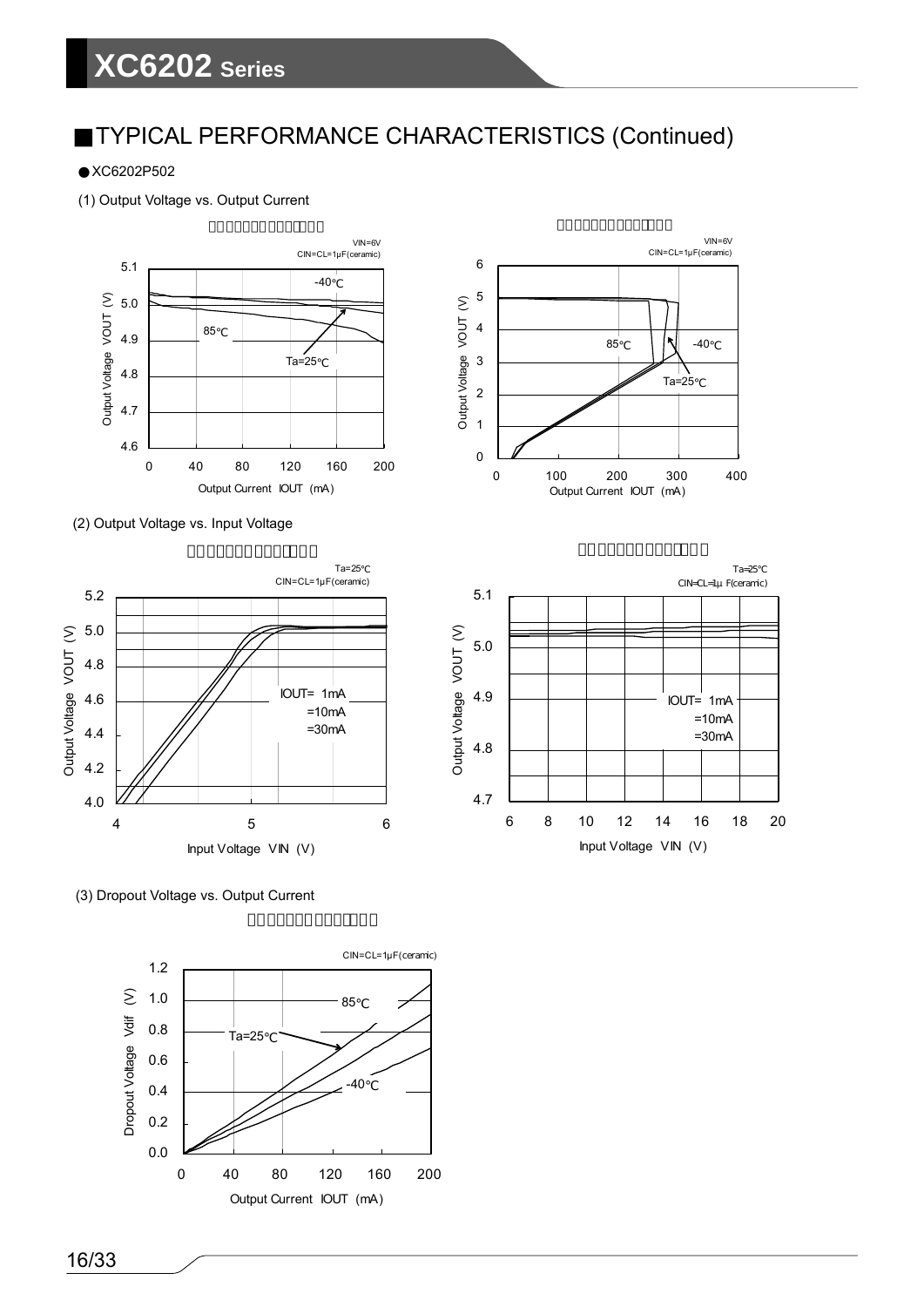XC6202P502 (Continued)

(4) Supply Current vs. Input Voltage







(5) Output Voltage vs. Ambient Temperature (6) Supply Current vs. Ambient Temperature

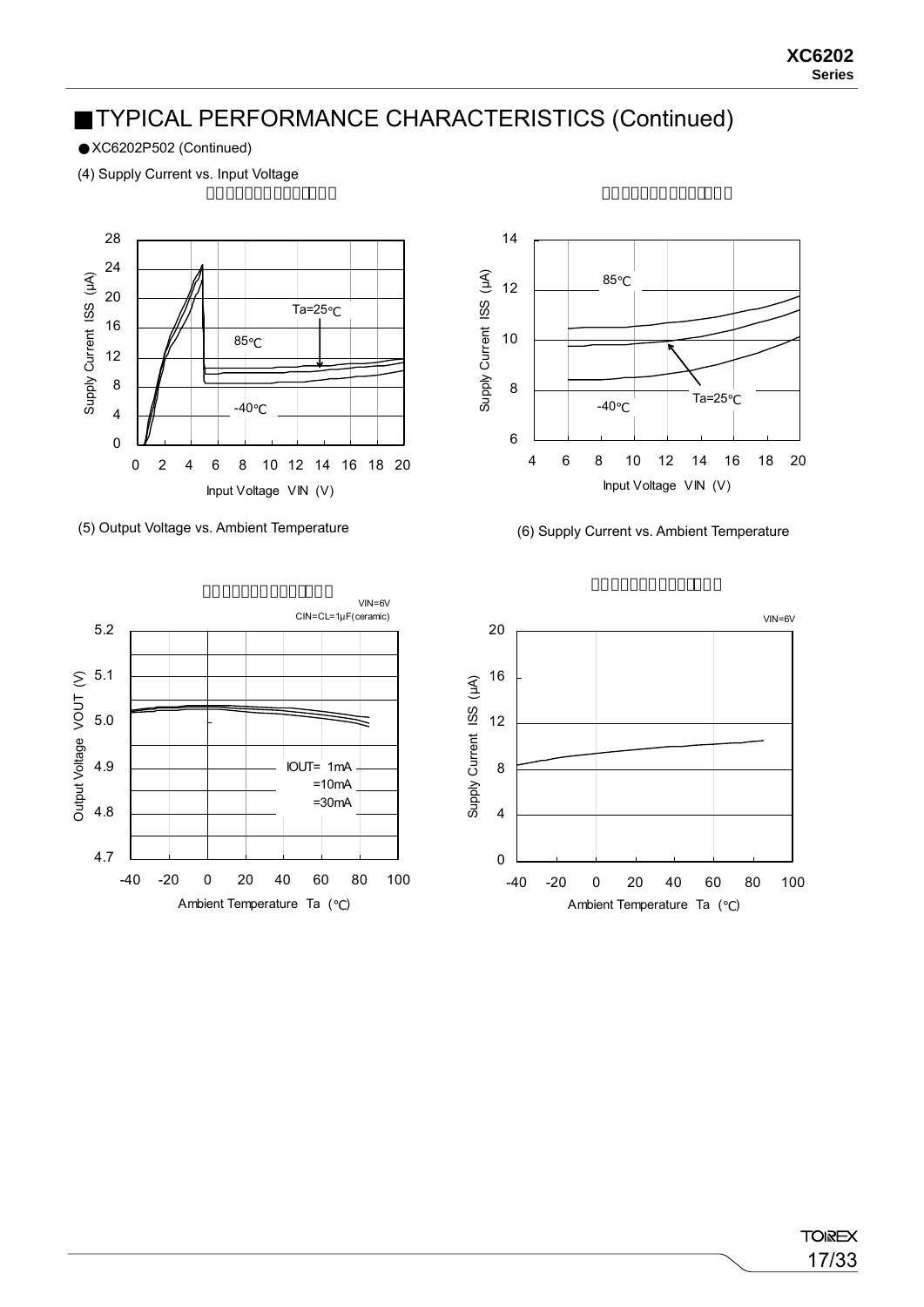XC6202P502 (Continued)

(7) Input Transient Response 1





### (8) Input Transient Response 2





(9) Load Transient Response

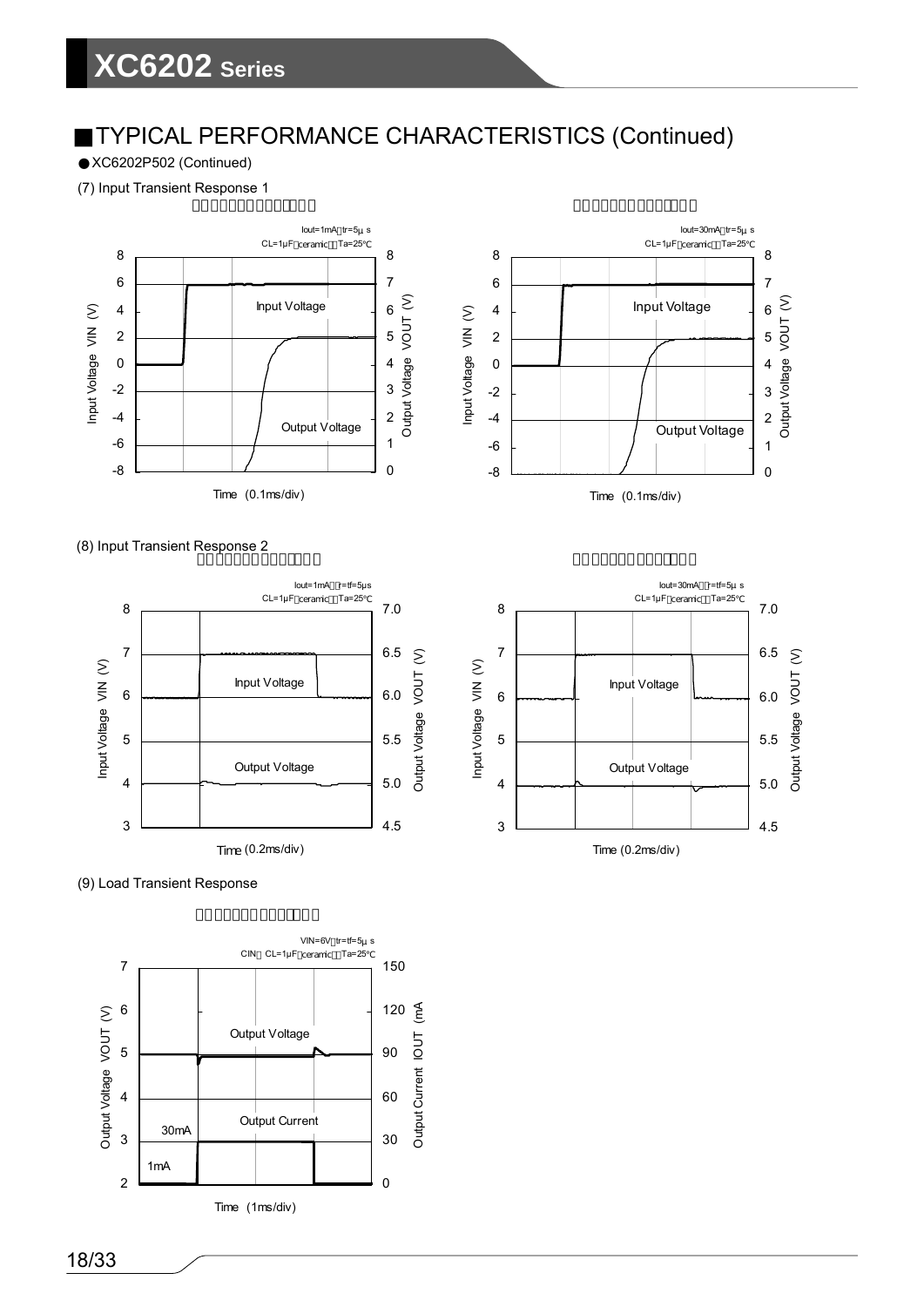XC6202P502 (Continued)

(10) Ripple Rejection Rate





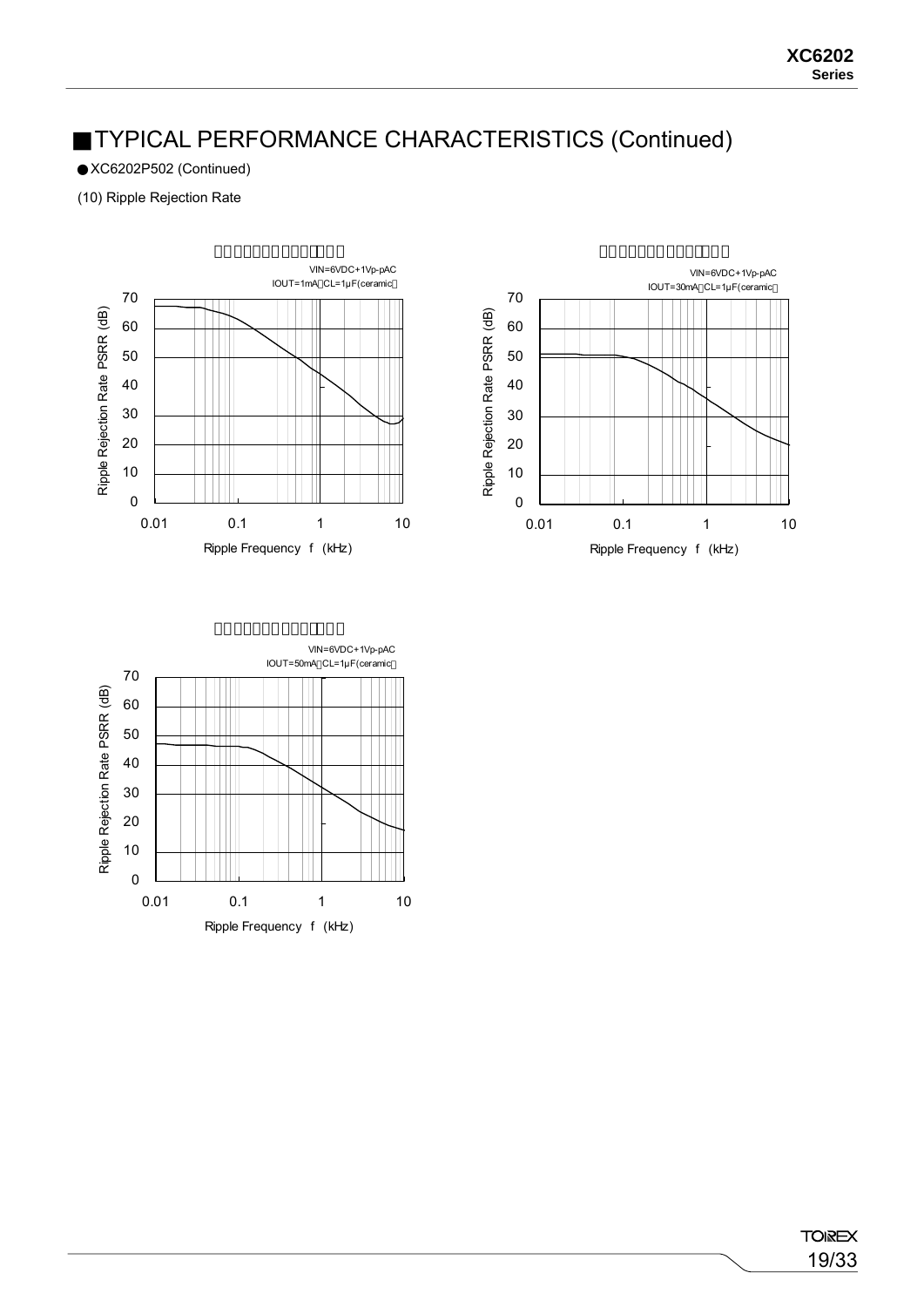XC6202PC02

(1) Output Voltage vs. Output Current







(3) Dropout Voltage vs. Output Current





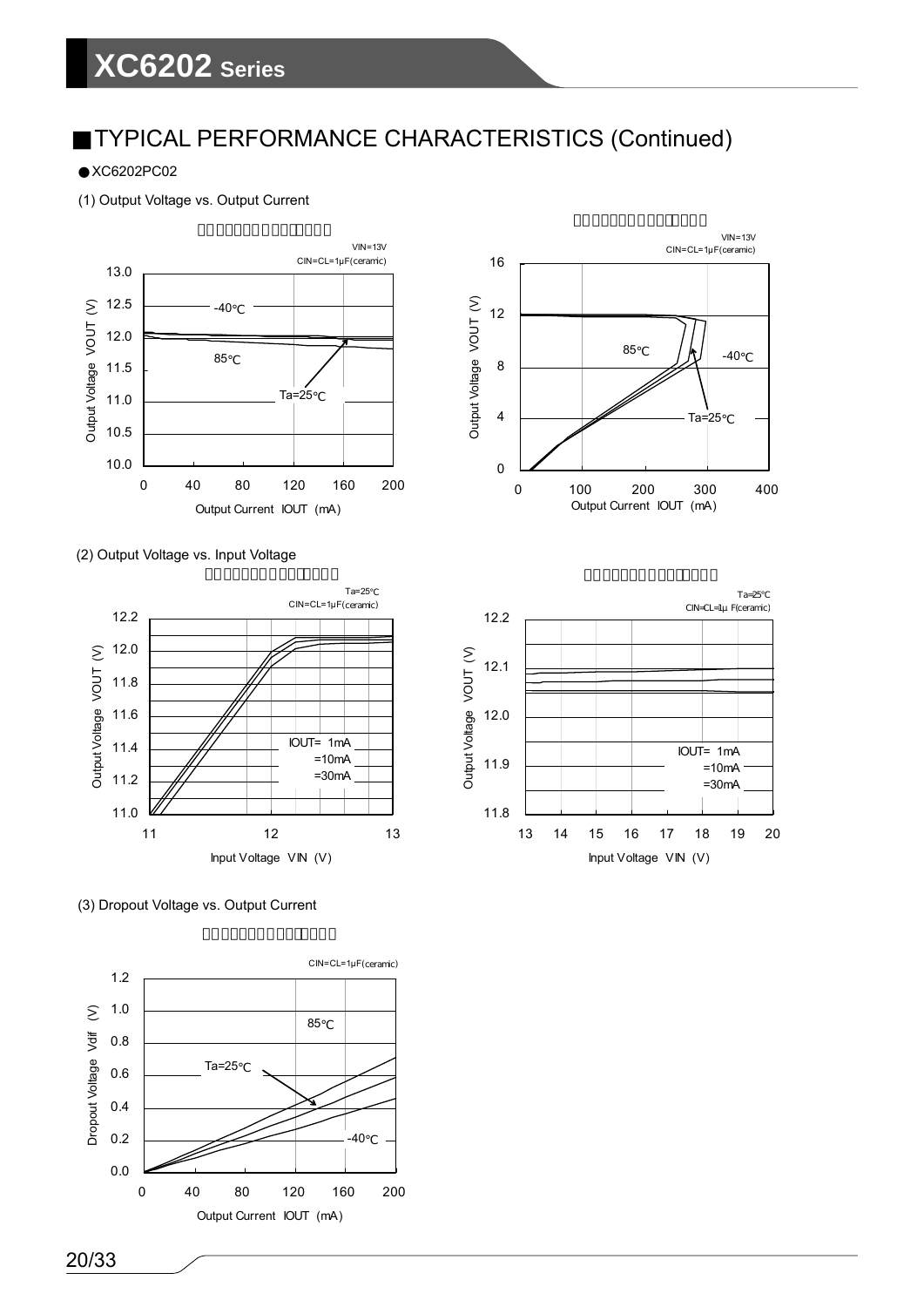XC6202PC02 (Continued)

(4) Supply Current vs. Input Voltage





(5) Output Voltage vs. Ambient Temperature (6) Supply Current vs. Ambient Temperature





**TOIREX** 21/33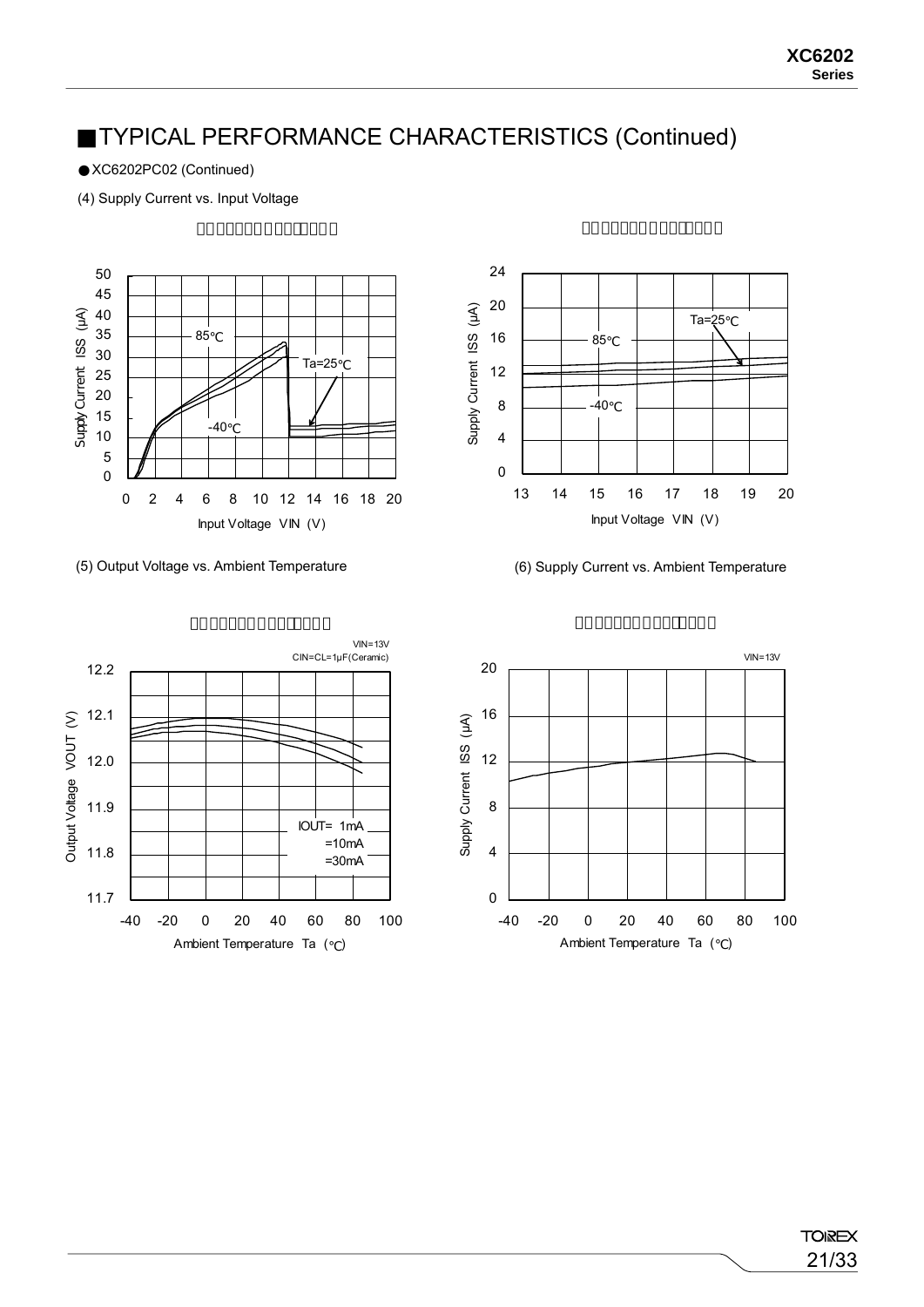XC6202PC02 (Continued)

(7) Input Transient Response 1









0

4

8

12

Output Voltage VOUT (V)

Output Voltage VOUT

 $16 \geq$ 

20

Iout=30mA tr=5μ s CL=1 $\mu$ F ceramic Ta=25

Output Voltage

Input Voltage

(9) Load Transient Response

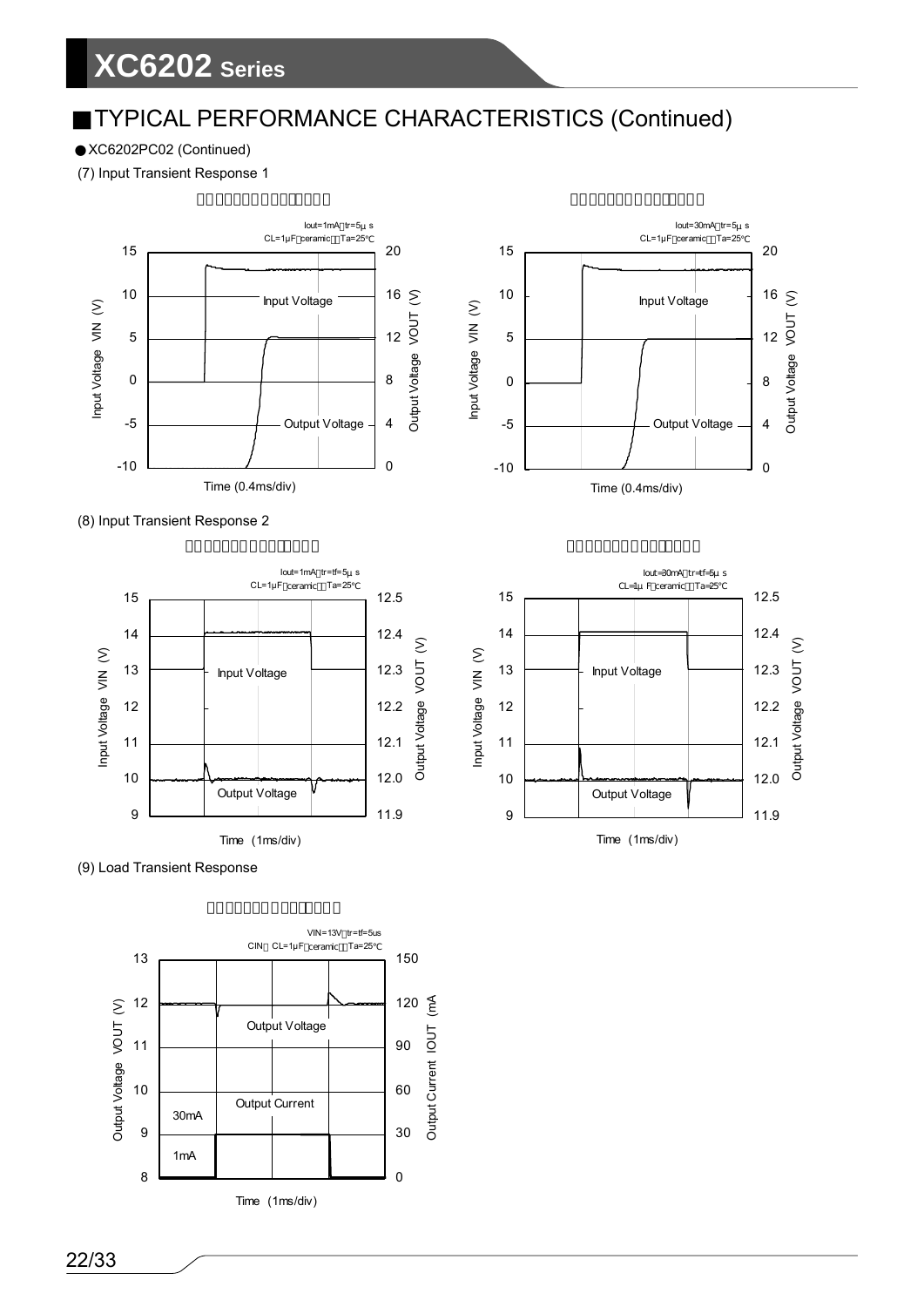XC6202PC02 (Continued)

### (10) Ripple Rejection Rate





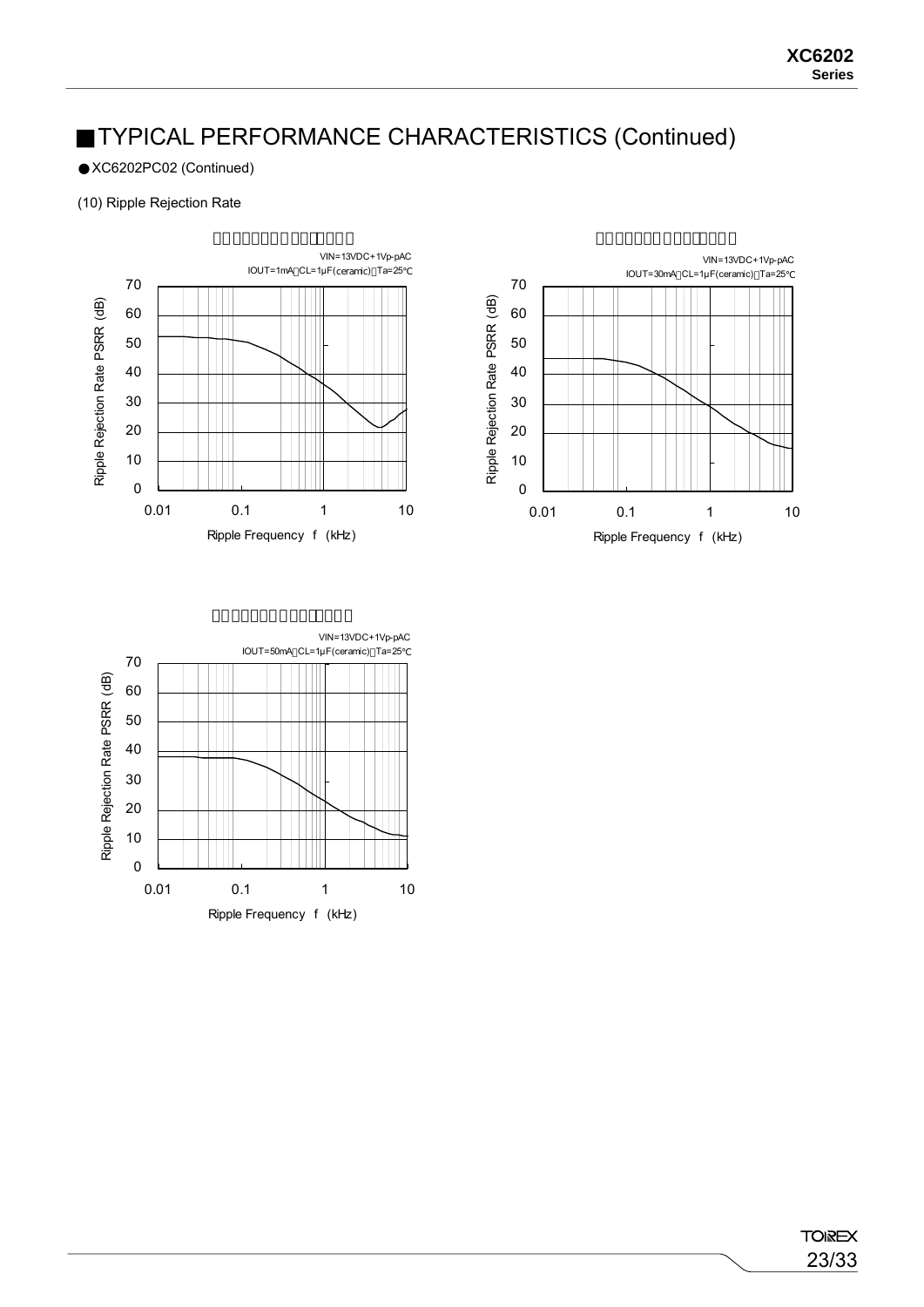## **XC6202 Series**

## TYPICAL PERFORMANCE CHARACTERISTICS (Continued)

XC6202PJ02

(1) Output Voltage vs. Output Current













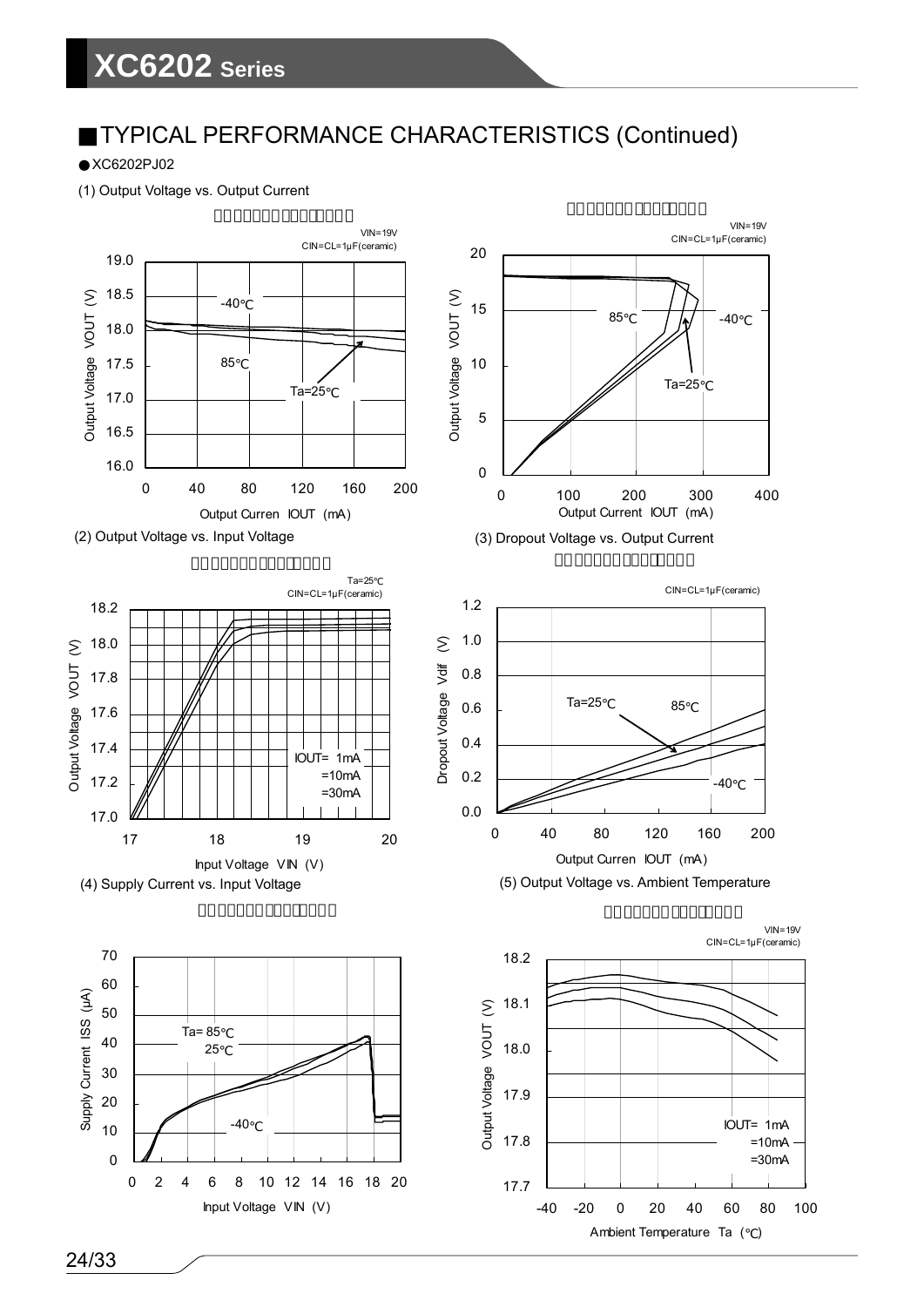XC6202PJ02 (Continued)

(6) Supply Current vs. Ambient Temperature



(7) Input Transient Response 1



**OIREX** 25/33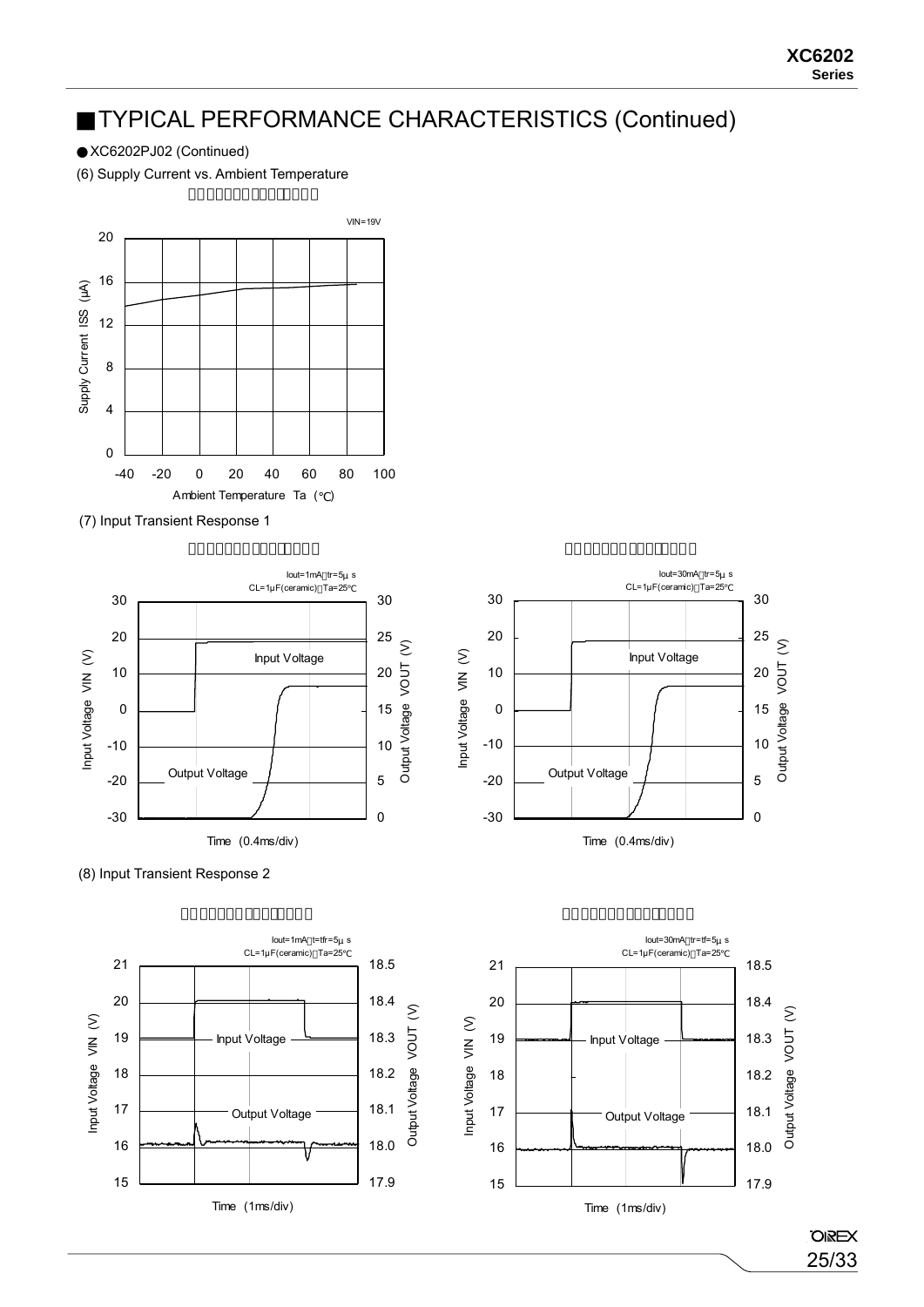XC6202PJ02 (Continued)

(9) Load Transient Response



(10) Ripple Rejection Rate





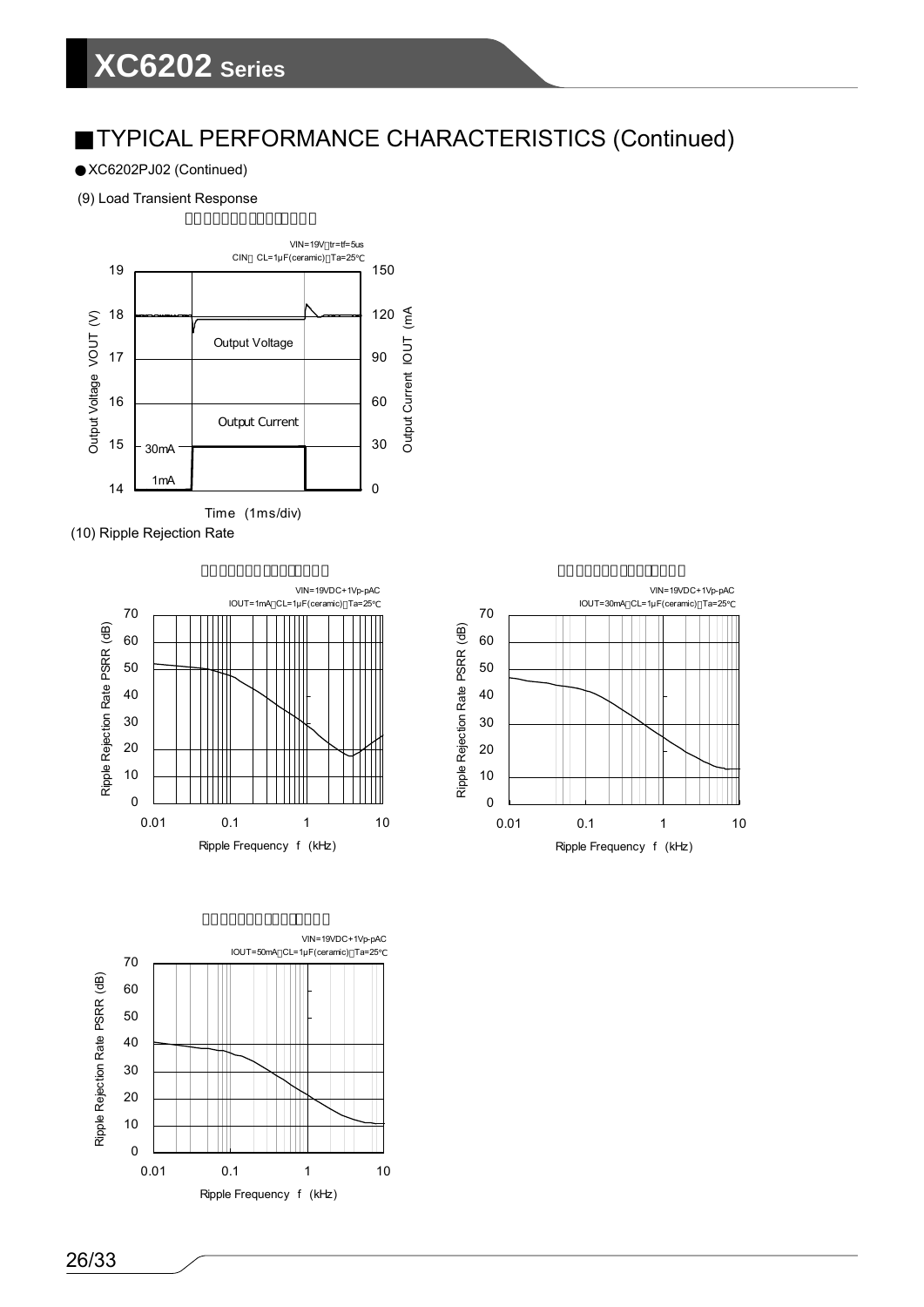### PACKAGING INFORMATION SOT-23



### SOT-89

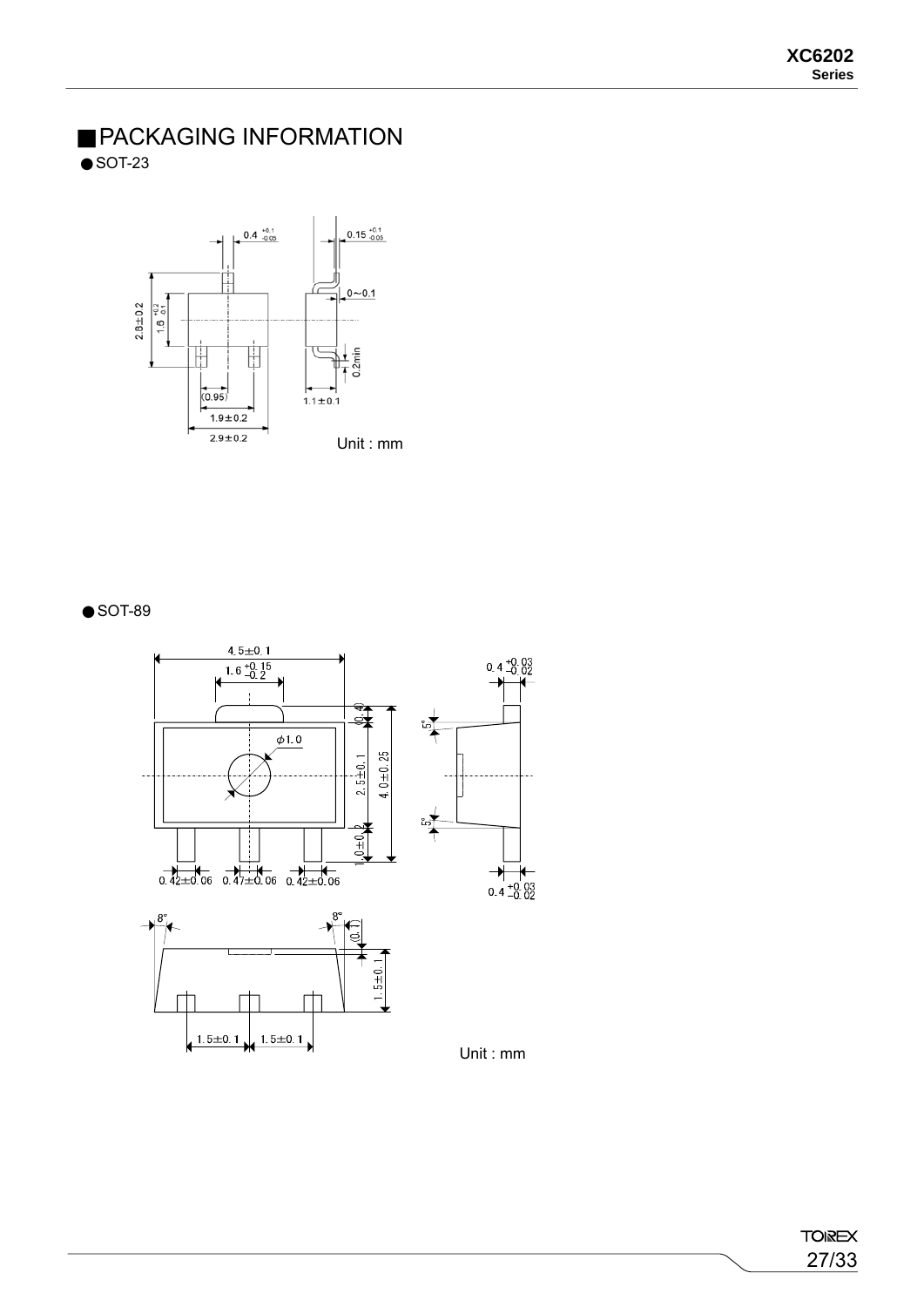## PACKAGING INFORMATION (Continued)

TO-92













28/33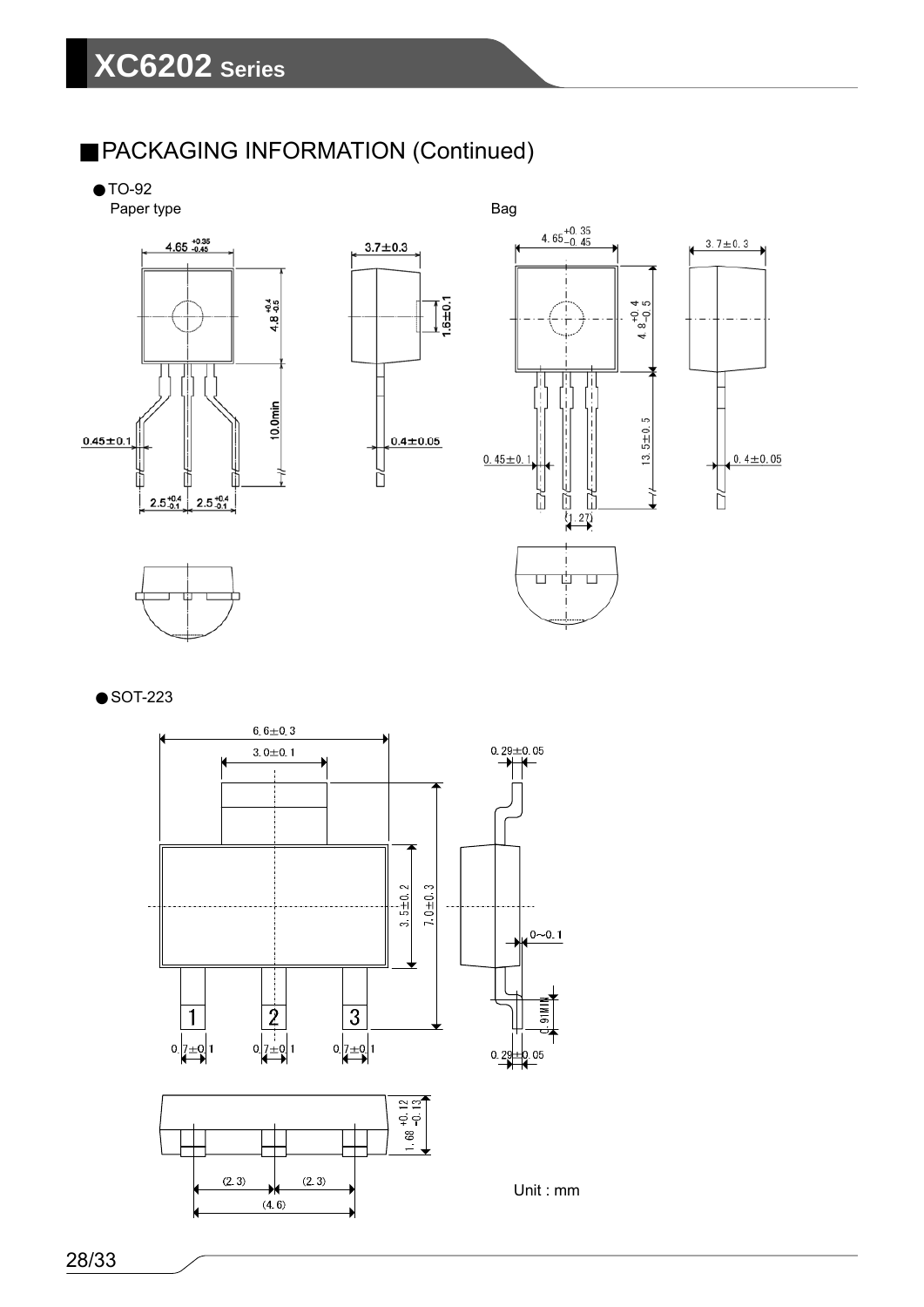### PACKAGING INFORMATION (Continued)

USP-6B



0.5

 $10.5 L$ 

 $2.4$ 

 $0.45$ 

 $-6\frac{37}{6}$ 

5

*₩*₩

শ্ৰ



USP-6B Recommended Pattern Layout USP-6B Recommended Metal Mask Design

**TOIREX** 29/33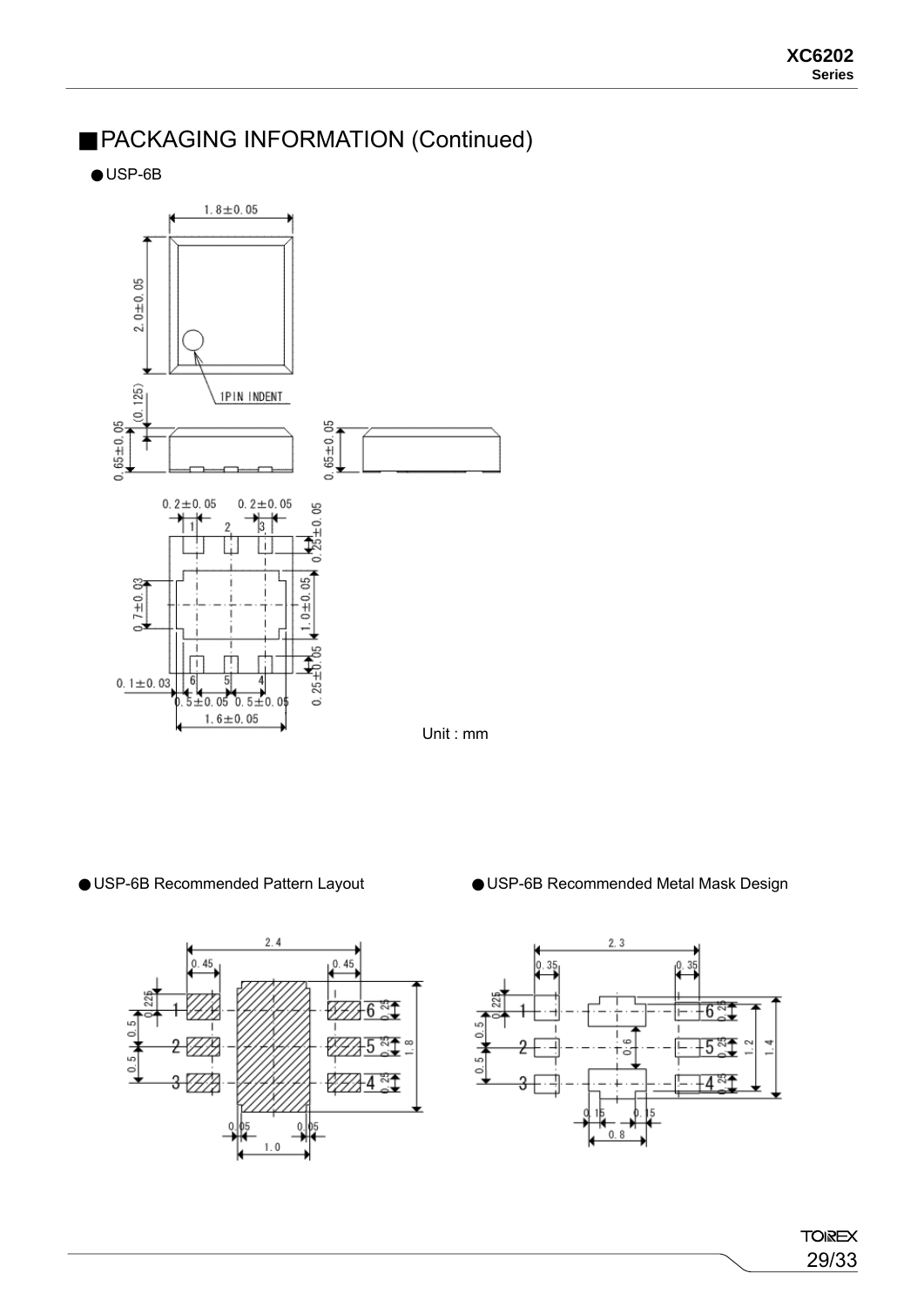### MARKING RULE

SOT-23, SOT-89, SOT-223







represents product series

| <b>MARK</b><br> | 0.0011072070<br>DE<br>৲৷∟৩                                            |
|-----------------|-----------------------------------------------------------------------|
| -               | $\sim$ $\sim$<br>111111<br>- -<br>$\lambda\lambda\lambda\lambda$<br>U |

represents output voltage range

| <b>MARK</b> | VOLTAGE (V)      | <b>PRODUCT SERIES</b> |
|-------------|------------------|-----------------------|
|             | $0.1 - 3.0$      |                       |
| b           | $3.1 - 6.0$      |                       |
| h           | $6.1 \sim 9.0$   | XC6202Pxxxxx          |
|             | $9.1 \sim 12.0$  |                       |
|             | $12.1 \sim 15.0$ |                       |
| g           | $15.1 \sim 18.0$ |                       |

### represents output voltage

| <b>MARK</b>    | <b>VOLTAGE (V)</b> |     |     | <b>MARK</b> |      |      |              | <b>VOLTAGE (V)</b> |     |     |      |      |      |
|----------------|--------------------|-----|-----|-------------|------|------|--------------|--------------------|-----|-----|------|------|------|
| $\mathbf 0$    |                    | 3.1 | 6.1 | 9.1         | 12.1 | 15.1 | F            |                    | 4.6 | 7.6 | 10.6 | 13.6 | 16.6 |
| 1              |                    | 3.2 | 6.2 | 9.2         | 12.2 | 15.2 | H            |                    | 4.7 | 7.7 | 10.7 | 13.7 | 16.7 |
| $\overline{2}$ |                    | 3.3 | 6.3 | 9.3         | 12.3 | 15.3 | Κ            | 1.8                | 4.8 | 7.8 | 10.8 | 13.8 | 16.8 |
| 3              |                    | 3.4 | 6.4 | 9.4         | 12.4 | 15.4 | L            | 1.9                | 4.9 | 7.9 | 10.9 | 13.9 | 16.9 |
| 4              |                    | 3.5 | 6.5 | 9.5         | 12.5 | 15.5 | M            | 2.0                | 5.0 | 8.0 | 11.0 | 14.0 | 17.0 |
| 5              |                    | 3.6 | 6.6 | 9.6         | 12.6 | 15.6 | N            | 2.1                | 5.1 | 8.1 | 11.1 | 14.1 | 17.1 |
| 6              |                    | 3.7 | 6.7 | 9.7         | 12.7 | 15.7 | P            | 2.2                | 5.2 | 8.2 | 11.2 | 14.2 | 17.2 |
| $\overline{7}$ |                    | 3.8 | 6.8 | 9.8         | 12.8 | 15.8 | $\mathsf{R}$ | 2.3                | 5.3 | 8.3 | 11.3 | 14.3 | 17.3 |
| 8              |                    | 3.9 | 6.9 | 9.9         | 12.9 | 15.9 | S            | 2.4                | 5.4 | 8.4 | 11.4 | 14.4 | 17.4 |
| 9              |                    | 4.0 | 7.0 | 10.0        | 13.0 | 16.0 | T            | 2.5                | 5.5 | 8.5 | 11.5 | 14.5 | 17.5 |
| Α              |                    | 4.1 | 7.1 | 10.1        | 13.1 | 16.1 | U            | 2.6                | 5.6 | 8.6 | 11.6 | 14.6 | 17.6 |
| B              |                    | 4.2 | 7.2 | 10.2        | 13.2 | 16.2 | V            | 2.7                | 5.7 | 8.7 | 11.7 | 14.7 | 17.7 |
| С              |                    | 4.3 | 7.3 | 10.3        | 13.3 | 16.3 | X            | 2.8                | 5.8 | 8.8 | 11.8 | 14.8 | 17.8 |
| D              |                    | 4.4 | 7.4 | 10.4        | 13.4 | 16.4 | Y            | 2.9                | 5.9 | 8.9 | 11.9 | 14.9 | 17.9 |
| E              |                    | 4.5 | 7.5 | 10.5        | 13.5 | 16.5 | Z            | 3.0                | 6.0 | 9.0 | 12.0 | 15.0 | 18.0 |

represents production lot number

0 to 9, A to Z reversed character 0 to 9, A to Z repeated. (G, I, J, O, Q, W excluded)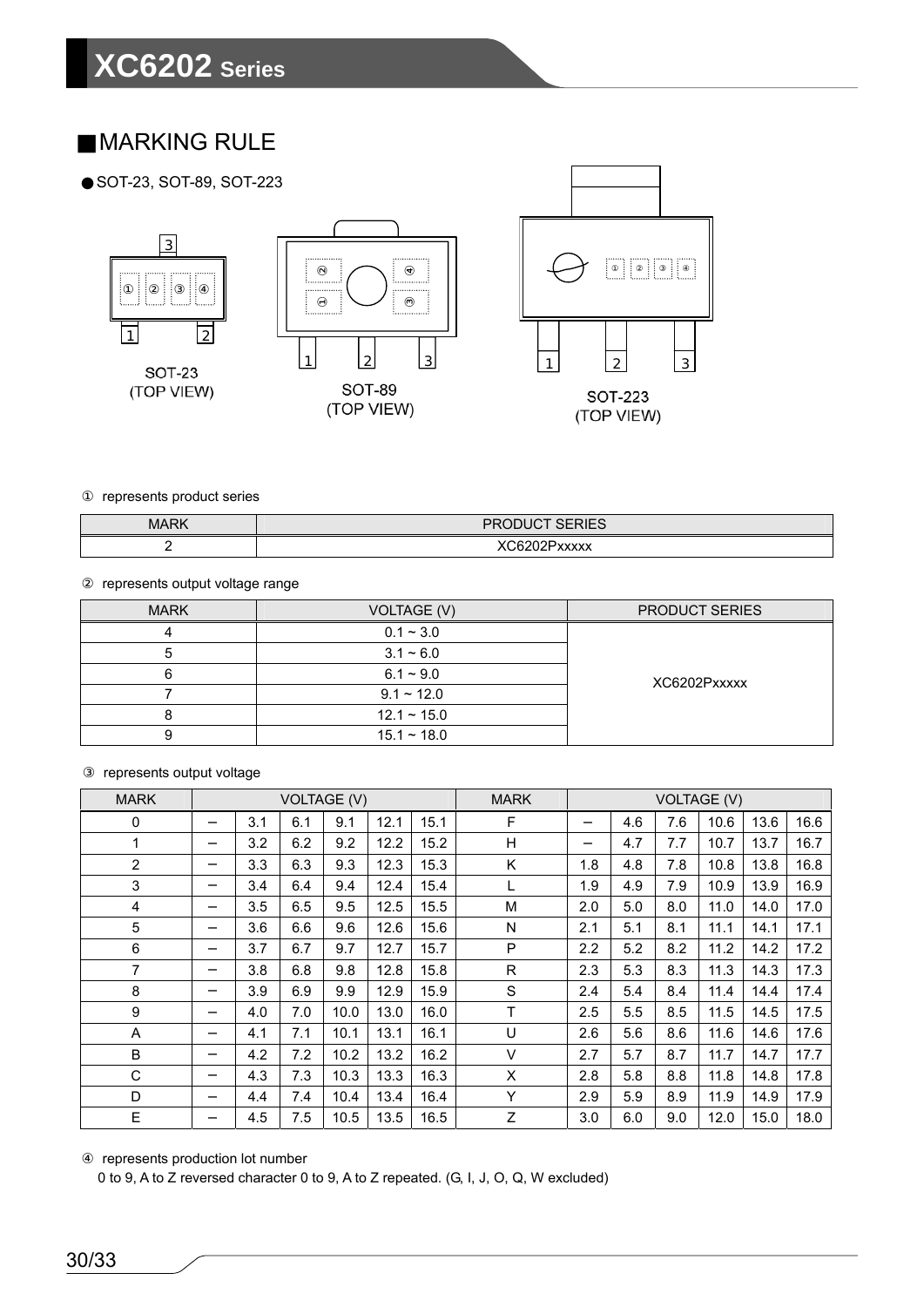### MARKING RULE(Continued)

TO-92



represents type of regulator

| <b>MARK</b><br> | $\sim$<br>DD<br>៶៲∟∪              |
|-----------------|-----------------------------------|
|                 | $\sim$ $\sim$<br>www<br><br>^^^^^ |

represents integer of the output voltage

| <b>MARK</b> | <b>VOLTAGE (V)</b> | <b>PRODUCT SERIES</b> | <b>MARK</b> | <b>VOLTAGE (V)</b> | <b>PRODUCT SERIES</b> |
|-------------|--------------------|-----------------------|-------------|--------------------|-----------------------|
|             | 1.x                | XC6202P1xxxx          | A           | 10.x               | XC6202PAxxxx          |
|             | 2.x                | XC6202P2xxxx          | B           | 11.x               | XC6202PBxxxx          |
|             | 3.x                | XC6202P3xxxx          |             | 12.x               | XC6202PCxxxx          |
|             | 4.x                | XC6202P4xxxx          |             | 13.x               | XC6202PDxxxx          |
| 5           | 5.x                | XC6202P5xxxx          | F           | 14.x               | XC6202PExxxx          |
| 6           | 6.x                | XC6202P6xxxx          | F           | 15.x               | XC6202PFxxxx          |
|             | 7.x                | XC6202P7xxxx          | G           | 16.x               | XC6202PGxxxx          |
| 8           | 8.x                | XC6202P8xxxx          | н           | 17.x               | XC6202PHxxxx          |
| 9           | 9.x                | XC6202P9xxxx          |             | 18.x               | XC6202PJxxxx          |

#### represents decimal number of output voltage

| <b>MARK</b> | <b>VOLTAGE (V)</b> | <b>PRODUCT SERIES</b> |
|-------------|--------------------|-----------------------|
|             | ∧.∪                | XC6202Px3xxx          |
|             | ∧.∪                | XC6202Px0xxx          |

### represents detect voltage accuracy

| <b>MARK</b> | DETECT VOLTAGE ACCURACY | <b>PRODUCT SERIES</b> |
|-------------|-------------------------|-----------------------|
|             | 2%<br>Within<br>$\pm$   | XC6202Pxx2xx          |
|             | $1\%$<br>Within $\pm$   | XC6202Pxx1xx          |

#### represents a least significant digit of production year

| <b>MARK</b> | PRODUCTION YEAR |
|-------------|-----------------|
|             | 2003            |
|             | 2004            |

 represents production lot number 0 to 9, A to Z repeated (G, I, J, O, Q, W excluded) Note: No character inversion used.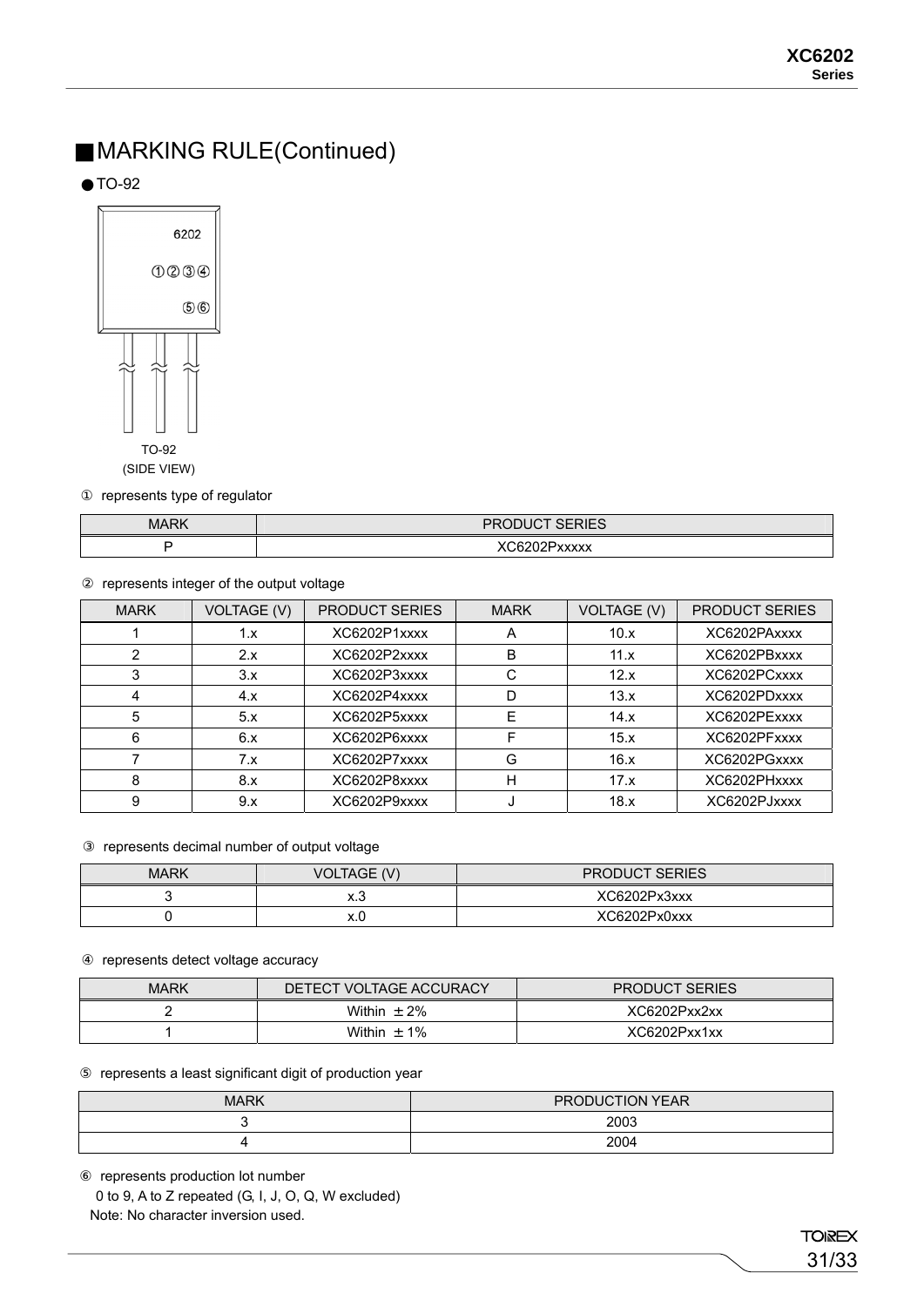### MARKING RULE (Continued)

USP-6B



(TOP VIEW)

represents product series

|  | <b>MARK</b> | <b>PRODUCT SERIES</b> |  |
|--|-------------|-----------------------|--|
|  |             |                       |  |
|  | _           | XC6202PxxxDx          |  |

represents type of regulator

| <b>MARK</b><br> | $-$ -- $-$<br>DЕ<br>⋯ |
|-----------------|-----------------------|
|                 | $-$<br>wvv<br>៱៱៱៱៱   |

represents integer of the output voltage

| <b>MARK</b> | <b>VOLTAGE (V)</b> | <b>PRODUCT SERIES</b> | <b>MARK</b> | <b>VOLTAGE (V)</b> | <b>PRODUCT SERIES</b> |
|-------------|--------------------|-----------------------|-------------|--------------------|-----------------------|
|             | 1.x                | XC6202P1xxDx          | A           | 10.x               | XC6202PAxxDx          |
|             | 2.x                | XC6202P2xxDx          | B           | 11.x               | XC6202PBxxDx          |
|             | 3.x                | XC6202P3xxDx          |             | 12.x               | XC6202PCxxDx          |
| 4           | 4.x                | XC6202P4xxDx          |             | 13.x               | XC6202PDxxDx          |
| 5           | 5.x                | XC6202P5xxDx          | F           | 14.x               | XC6202PExxDx          |
| 6           | 6.x                | XC6202P6xxDx          |             | 15.x               | XC6202PFxxDx          |
|             | 7.x                | XC6202P7xxDx          | G           | 16.x               | XC6202PGxxDx          |
| 8           | 8.x                | XC6202P8xxDx          | н           | 17.x               | XC6202PHxxDx          |
| 9           | 9.x                | XC6202P9xxDx          |             | 18.x               | XC6202PJxxDx          |

represents decimal number of output voltage

| <b>MARK</b> | <b>VOLTAGE (V)</b> | <b>PRODUCT SERIES</b> |
|-------------|--------------------|-----------------------|
| ີ           | ∿.∪                | XC6202Px3xDx          |
|             | ้\.∪               | XC6202Px0xDx          |

represents production lot number

0 to 9, A to Z repeated (G, I, J, O, Q, W excluded)

Note: No character inversion used.